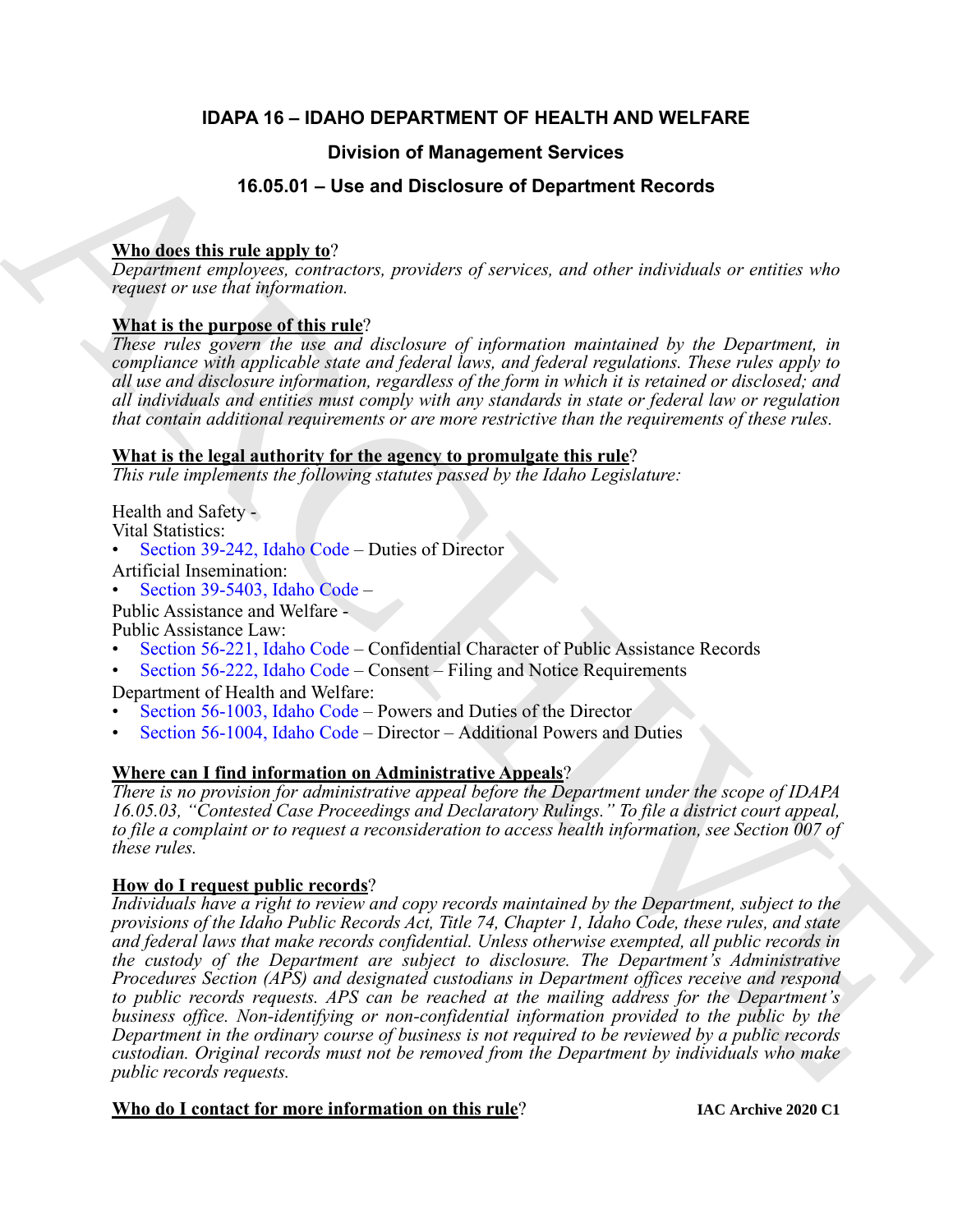[AR](https://healthandwelfare.idaho.gov/news-notices/public-records-requests/public-records-requests)CHIVESION Discrete Section<br>
Robert, Davis Strate<br>
Robert, Davis Strate<br>
Robert, Davis Strate<br>
Providence (2007)<br>
Providence Strate ARCHIVES (Providence Scriber, D. 83702<br>
Nedlights, Controlled and Strate Archivesis (Prov Idaho Department of Health and Welfare Mailing Address: Street Address: Attn: Administrative Procedures Section 450 West State Street, 10th floor Mailing Address:<br>
Attn: Administrative Procedures Section<br>
P.O. Box 83720<br>
Boise, ID 83702<br>
Boise, ID 83702 Boise, ID 83720-0036 Phone: (208) 334-5500 Fax: (208) 639-5741, Attn: APS Email: prr@dhw.idaho.gov Webpage: https://healthandwelfare.idaho.gov/news-notices/public-records-requests/publicrecords-requests

**IAC Archive 2020 C1**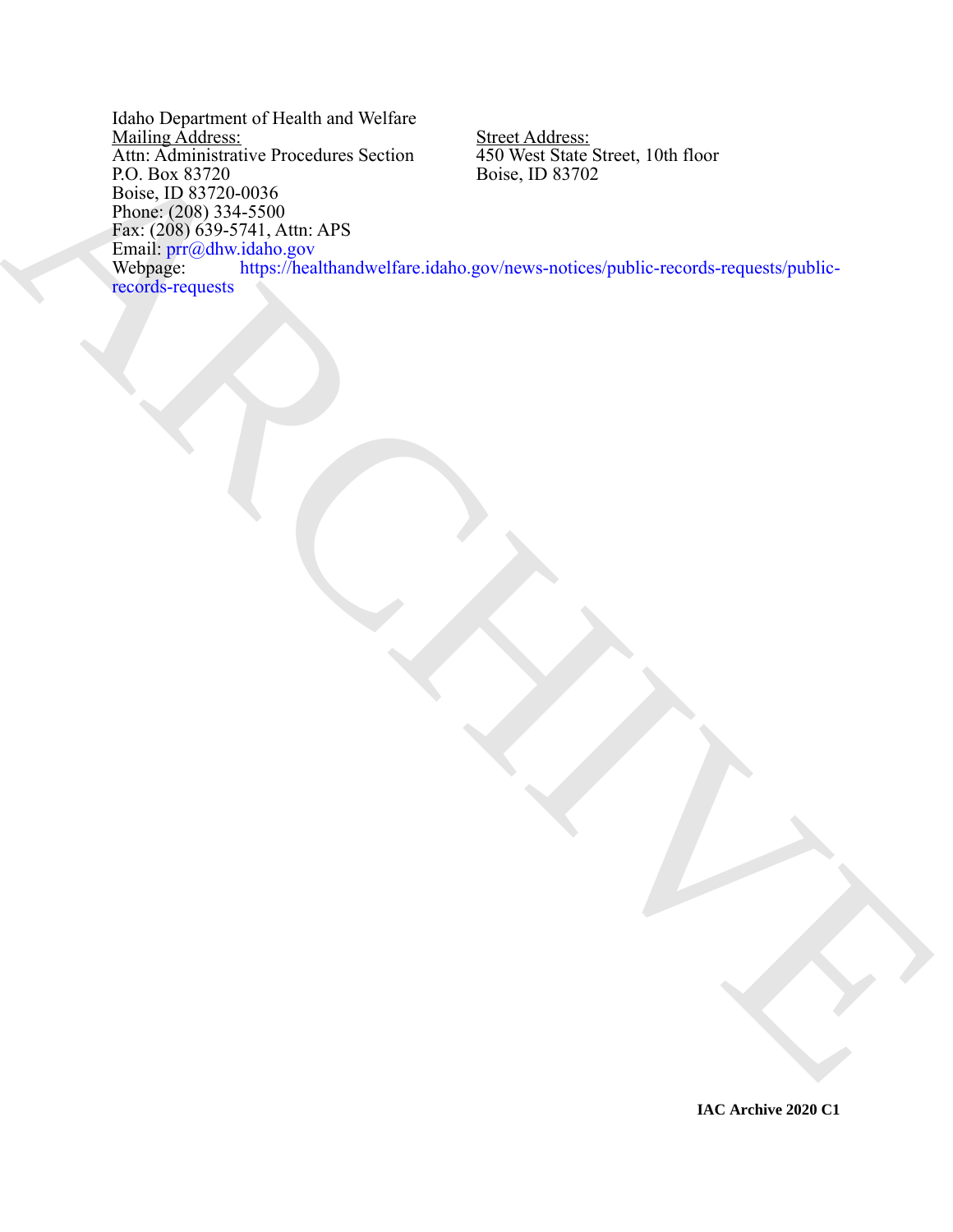# **Table of Contents**

# 16.05.01 - Use and Disclosure of Department Records

| 007. District Court Appeals, Complaints And Requests For Reconsideration.  5  |  |
|-------------------------------------------------------------------------------|--|
|                                                                               |  |
|                                                                               |  |
|                                                                               |  |
| <b>GENERAL CONSENT AND DISCLOSURE REQUIREMENTS</b>                            |  |
|                                                                               |  |
| 051. Authorization For The Use And Disclosure Of Confidential Information.  8 |  |
|                                                                               |  |
|                                                                               |  |
|                                                                               |  |
|                                                                               |  |
|                                                                               |  |
|                                                                               |  |
|                                                                               |  |
|                                                                               |  |
|                                                                               |  |
|                                                                               |  |
|                                                                               |  |
|                                                                               |  |
|                                                                               |  |
|                                                                               |  |
|                                                                               |  |
|                                                                               |  |
|                                                                               |  |
|                                                                               |  |
|                                                                               |  |
| SPECIFIC CONSENT AND DISCLOSURE REQUIREMENTS                                  |  |
|                                                                               |  |
|                                                                               |  |
|                                                                               |  |
|                                                                               |  |
|                                                                               |  |
|                                                                               |  |
|                                                                               |  |
|                                                                               |  |
|                                                                               |  |
|                                                                               |  |
|                                                                               |  |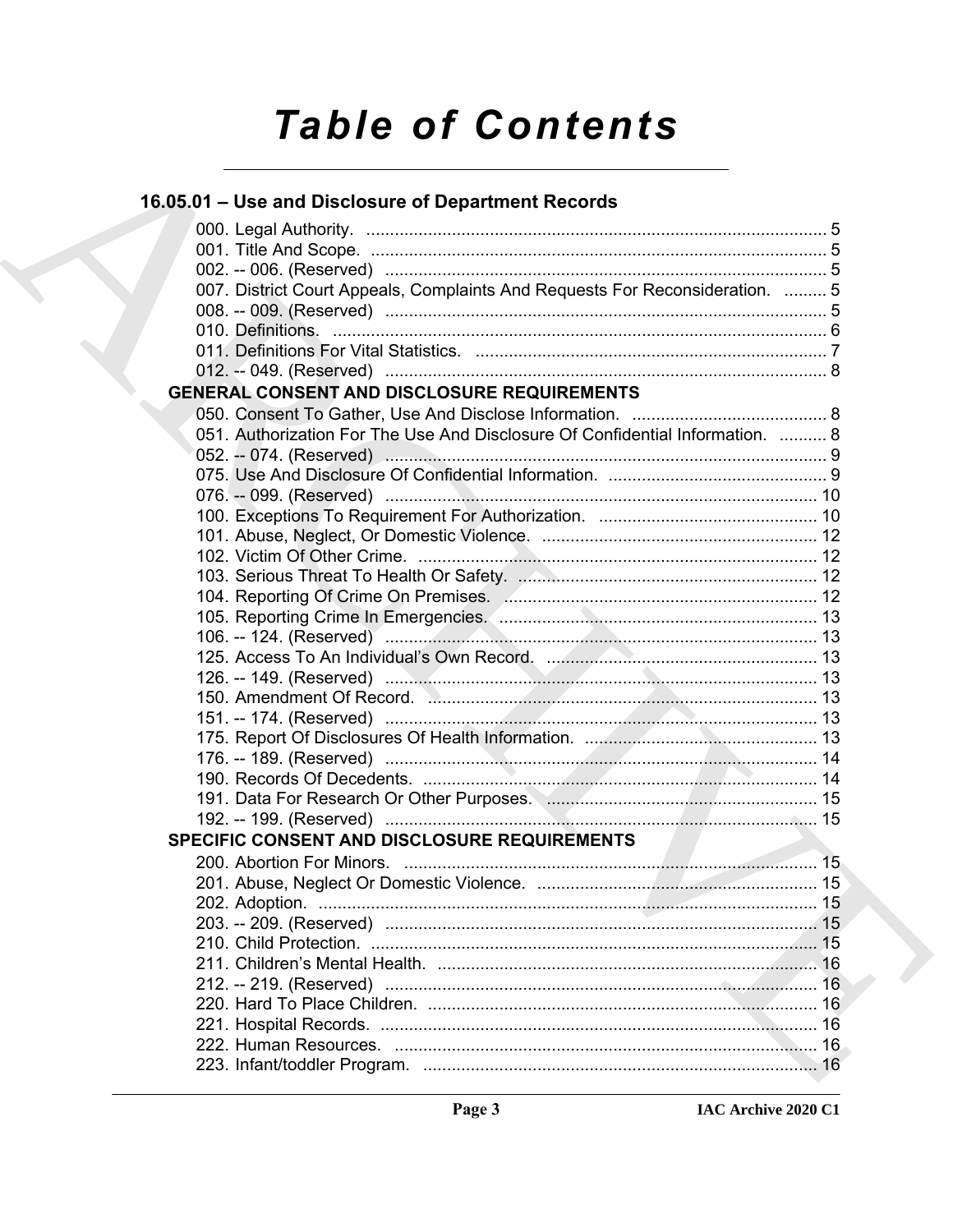# *Table of Contents (cont'd)*

| 241. Minor's Consent Regarding Infectious,                         |  |
|--------------------------------------------------------------------|--|
|                                                                    |  |
| 242. Specific Requirements - Protection And Advocacy Agencies.  16 |  |
|                                                                    |  |
|                                                                    |  |
|                                                                    |  |
|                                                                    |  |
|                                                                    |  |
|                                                                    |  |
|                                                                    |  |
|                                                                    |  |
| 281. Vital Statistics: Disclosure For Research,                    |  |
|                                                                    |  |
|                                                                    |  |
| 283. Vital Statistics: Procedures For Requesting Information.  17  |  |
|                                                                    |  |
|                                                                    |  |
|                                                                    |  |
|                                                                    |  |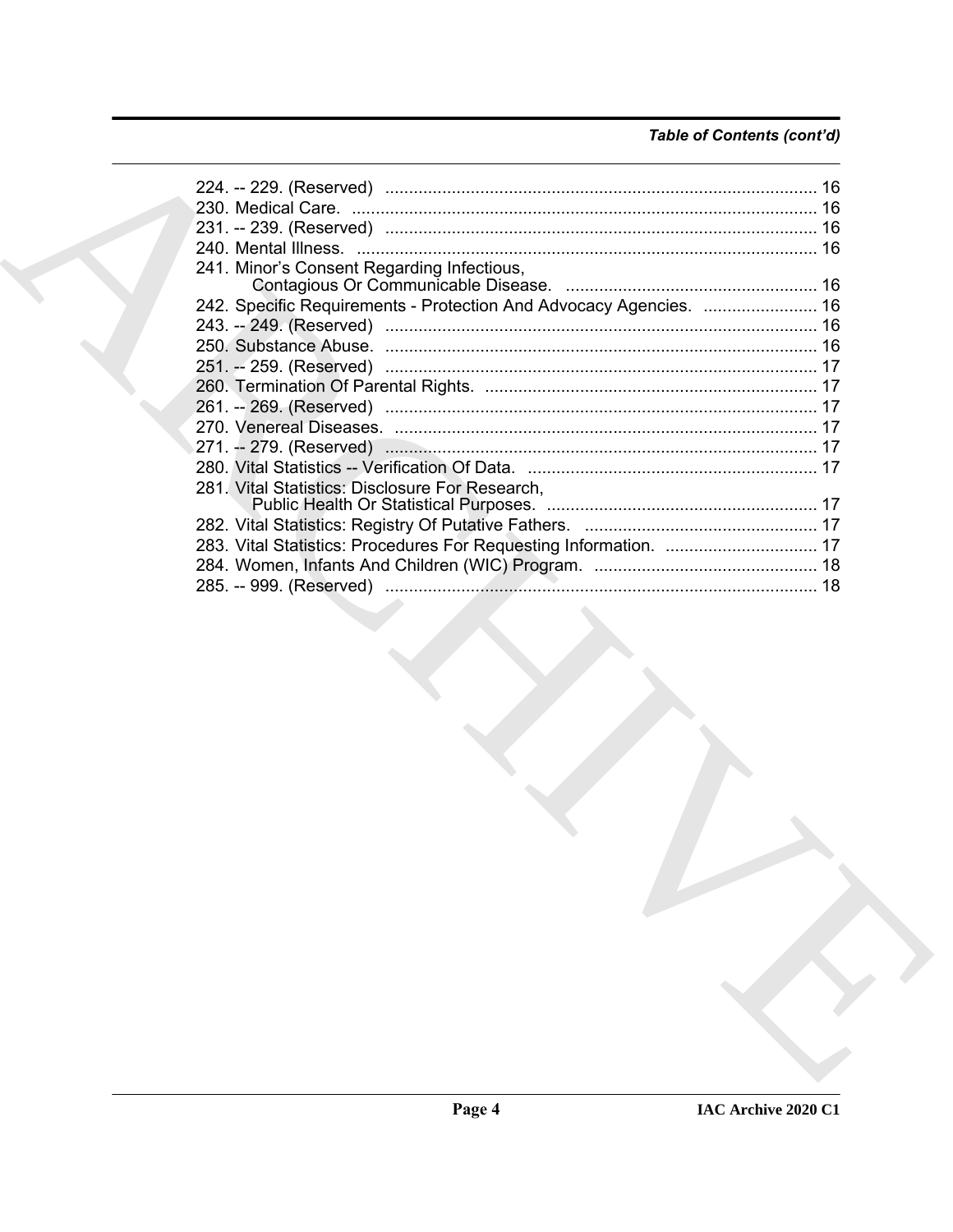#### **16.05.01 – USE AND DISCLOSURE OF DEPARTMENT RECORDS**

#### <span id="page-4-7"></span><span id="page-4-1"></span><span id="page-4-0"></span>**000. LEGAL AUTHORITY.**

The Idaho Department of Health and Welfare and the Board of Health and Welfare have authority to promulgate rules governing the use and disclosure of Department records, according to Sections 39-242, 56-221, 56-222, 56- 1003, and 56-1004, Idaho Code. (3-20-04) and  $56-1004$ , Idaho Code.

#### <span id="page-4-2"></span>**001. TITLE AND SCOPE.**

<span id="page-4-8"></span>**01. Title**. These rules are titled IDAPA 16.05.01, "Use and Disclosure of Department Records."

(3-20-04)

**02. Scope**. These rules govern the use and disclosure of information maintained by the Department, in compliance with applicable state and federal laws, and federal regulations. (3-20-04)

**a.** These rules apply to all Department employees, contractors, providers of services, and other individuals or entities who request or use that information. (3-20-04)

**b.** These rules apply to all use and disclosure information, regardless of the form in which it is retained or disclosed. (3-20-04)

**c.** All individuals and entities must comply with any standards in state or federal law or regulation that contain additional requirements, or are more restrictive than the requirements of these rules. (3-20-04)

#### <span id="page-4-3"></span>**002. -- 006. (RESERVED)**

<span id="page-4-6"></span><span id="page-4-4"></span>**007. DISTRICT COURT APPEALS, COMPLAINTS AND REQUESTS FOR RECONSIDERATION.** The confidentiality of health information is defined in part by the Health Insurance Portability and Accountability Act (HIPAA), Sections 262 and 264 of Public Law 104-191, 42 USC 1320d, 110 Statutes at Large 2033-4, and 45 CFR Sections 160 and 164. (3-20-04)

**01. Appeals to District Court**. Anyone who is aggrieved by a denial of disclosure or amendment of a public record may file an appeal in the appropriate district court in compliance with the Idaho Public Records Act, Title 74, Chapter 1, Idaho Code. (3-20-04)

The Moto Marchan of Historical interaction and the state of Historical interactions of the Moto Marchan of Historical interactions of the Moto Marchan of Historical interactions of the Moto Marchan of the Moto Marchan of **02. Complaints to Privacy Officer**. Individuals who are dissatisfied with a Department decision regarding confidential information may file a written complaint with the Department's Privacy Officer. Complaints must be submitted to the Department's Privacy Officer at the mailing address for the Department's business office. The Privacy Officer determines if a complaint is valid and makes a recommendation for its resolution to the Department within twenty-eight (28) days after the complaint is received. (3-20-04)

**a.** Secretary of Health and Human Services (HHS). Complaints that involve the use and disclosure of health information may also be submitted to the Secretary of Health and Human Services at the following address: The U.S. Department of Health and Human Services, 200 Independence Avenue, S.W., Washington, DC 20201.

(3-20-04)

**b.** Time for filing complaints. Complaints must be filed within one hundred eighty (180) days from the date of the alleged violation. (3-20-04)

**03. Request for Reconsideration to Access Health Information**. The individual or legal representative may submit a written request for reconsideration to the Privacy Officer if access to health information is denied. (3-20-04)  $\frac{1}{3}$  denied.  $\frac{3-20-04}{3}$ 

**a.** The request for reconsideration must be postmarked no later than twenty-eight (28) days after the denial was mailed. (3-20-04) notice of the denial was mailed.

**b.** The reconsideration will be conducted by another licensed health care professional who did not te in the original decision. (3-20-04) participate in the original decision.

**c.** The Department will notify the individual of the outcome of the review within twenty-eight (28) days after the request is received. (3-20-04)

#### <span id="page-4-5"></span>**008. -- 009. (RESERVED)**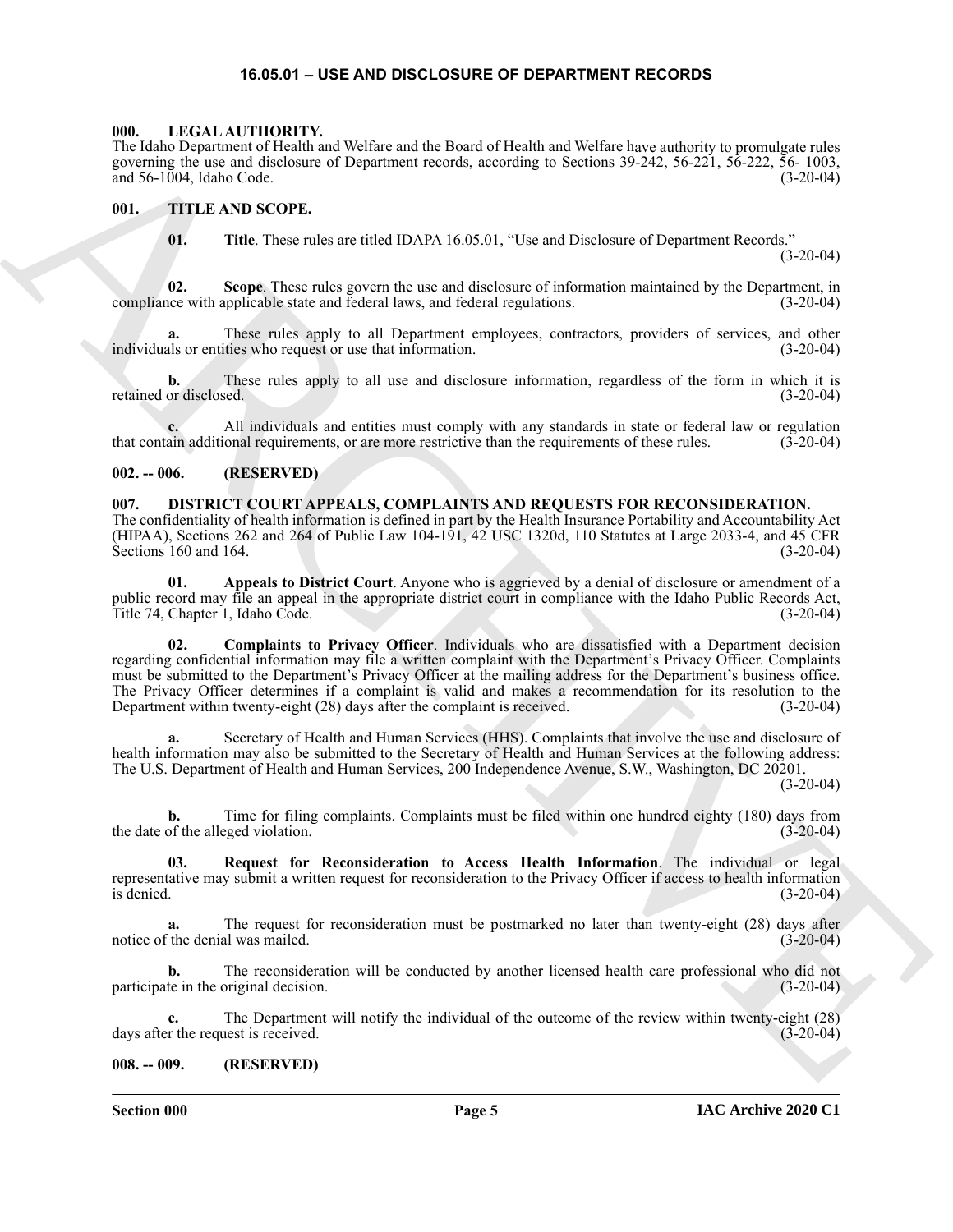#### <span id="page-5-13"></span><span id="page-5-12"></span><span id="page-5-11"></span><span id="page-5-10"></span><span id="page-5-9"></span><span id="page-5-8"></span><span id="page-5-7"></span><span id="page-5-6"></span><span id="page-5-5"></span><span id="page-5-4"></span><span id="page-5-3"></span><span id="page-5-2"></span><span id="page-5-1"></span><span id="page-5-0"></span>**010. DEFINITIONS.**

|                                       | <b>Department of Health and Welfare</b>                                                                                                                                                                                                                                                                            | <b>Disclosure of Department Records</b> |
|---------------------------------------|--------------------------------------------------------------------------------------------------------------------------------------------------------------------------------------------------------------------------------------------------------------------------------------------------------------------|-----------------------------------------|
| 010.                                  | <b>DEFINITIONS.</b>                                                                                                                                                                                                                                                                                                |                                         |
| 01.<br>Department services.           | Authorization. A time-limited written consent for the disclosure of confidential information to a<br>specific individual or entity outside the Department, and outside of normal business processes for providing                                                                                                  | $(3-20-04)$                             |
| 02.                                   | <b>Confidential Information</b> . Information that may only be used or disclosed as provided by state or<br>federal law, federal regulation, or state rule.                                                                                                                                                        | $(3-20-04)$                             |
| 03.<br>circumstances.                 | Consent. Permission to use or disclose confidential information. Consent may be inferred from the                                                                                                                                                                                                                  | $(3-20-04)$                             |
| 04.                                   | Department. The Idaho Department of Health and Welfare.                                                                                                                                                                                                                                                            | $(3-20-04)$                             |
| 05.                                   | Guardian ad Litem. The person appointed by the court, according to law, to protect the interest of<br>a minor or an incompetent in a case before the court.                                                                                                                                                        | $(3-20-04)$                             |
| 06.                                   | Health Information. Identifying information about the past, present or future:                                                                                                                                                                                                                                     | $(3-20-04)$                             |
| a.                                    | Physical or mental health or condition of an individual;                                                                                                                                                                                                                                                           | $(3-20-04)$                             |
| $\mathbf{b}$ .                        | Provision of health care to an individual; or                                                                                                                                                                                                                                                                      | $(3-20-04)$                             |
| c.                                    | Payment for health care for an individual.                                                                                                                                                                                                                                                                         | $(3-20-04)$                             |
| 07.<br>circumstances of a disclosure. | Identifying Information. The name, address, social security number, or other information by<br>which an individual could be identified. Information may also be identifying without a name, based on the context or                                                                                                | $(3-20-04)$                             |
| 08.                                   | Informal Representative. A person who is not a legal representative, but who is a relative, friend,<br>or other person permitted to communicate with the Department on behalf of an individual. The individual or legal<br>representative may give such permission verbally, in writing, or through their conduct. | $(3-20-04)$                             |
| 09.                                   | Legal Representative. The parent of a minor, a guardian, conservator, attorney, or an individual<br>who has an appropriate power of attorney.                                                                                                                                                                      | $(3-20-04)$                             |
| 10.                                   | Minimally Necessary. The information that is essential to provide benefits or services, and to<br>perform normal business processes of the Department.                                                                                                                                                             | $(3-20-04)$                             |
| 11.                                   | Need-to-Know. Confidential information that is necessary to provide benefits or services, and to<br>perform normal business processes of the Department.                                                                                                                                                           | $(3-20-04)$                             |
| 12.                                   | Psychotherapy Notes. Notes recorded in any format by a mental health professional that<br>documents or analyzes the content of individual or group counseling sessions, and that are separated from the rest of<br>the individual's medical record. The term "psychotherapy notes" excludes:                       | $(3-20-04)$                             |
| a.                                    | Medication prescription and monitoring;                                                                                                                                                                                                                                                                            | $(3-20-04)$                             |
| b.                                    | Counseling session start and stop times;                                                                                                                                                                                                                                                                           | $(3-20-04)$                             |
| c.                                    | Types and frequencies of treatment furnished;                                                                                                                                                                                                                                                                      | $(3-20-04)$                             |
| d.                                    | Results of clinical tests; and                                                                                                                                                                                                                                                                                     | $(3-20-04)$                             |
| e.                                    | Any summary of diagnosis, functional status, the treatment plan, symptoms, prognosis and<br>progress to date.                                                                                                                                                                                                      | $(3-20-04)$                             |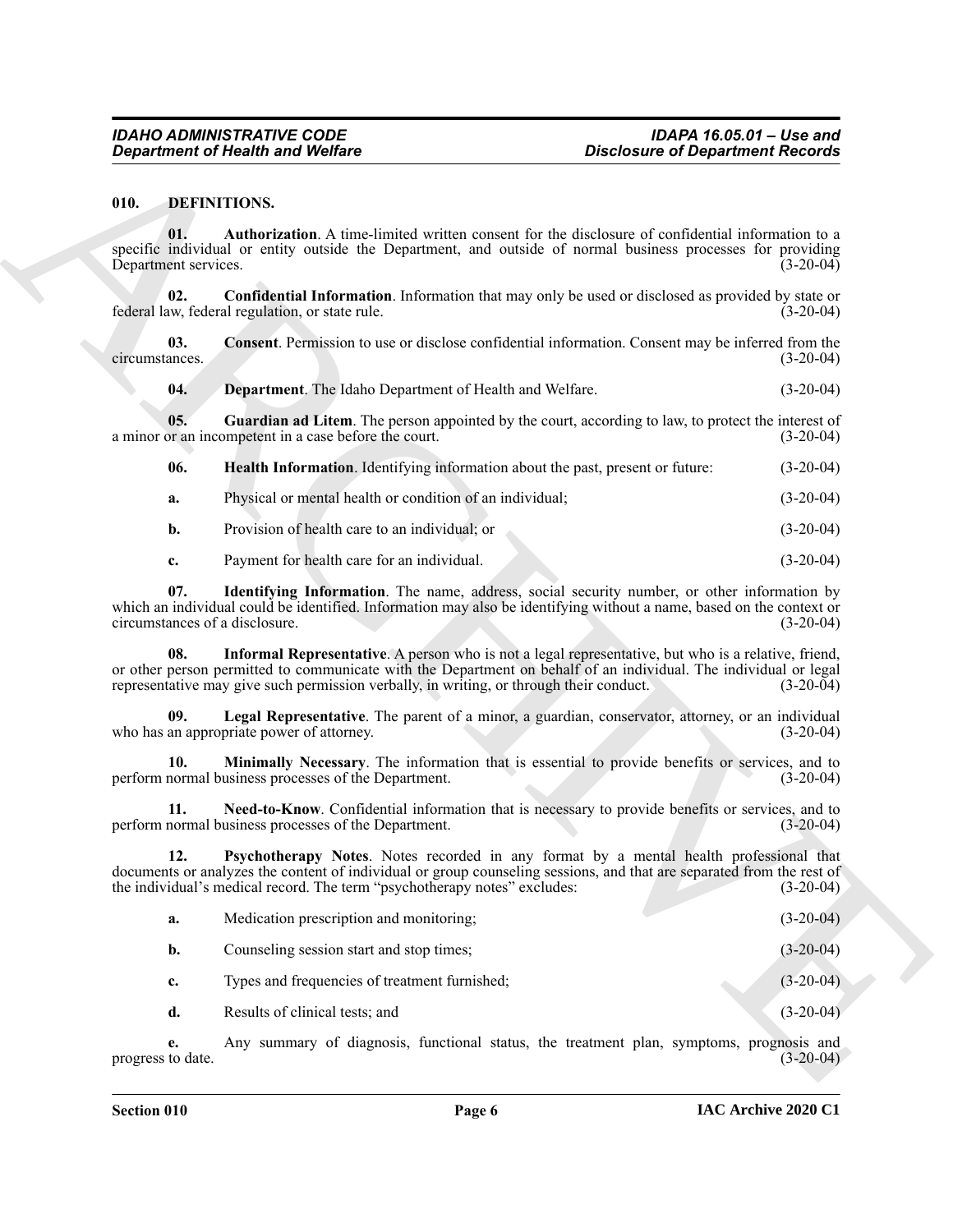#### <span id="page-6-1"></span><span id="page-6-0"></span>**011. DEFINITIONS FOR VITAL STATISTICS.**

The definitions provided in Subsection 011 of these rules apply to Vital Statistics and to the disclosure provisions of Section 39-270. Idaho Code. (3-20-04) Section 39-270, Idaho Code.

<span id="page-6-2"></span>**01. Authorized Representative**. An attorney, physician, funeral director, a legally designated agent, or an entity whose purpose for obtaining a vital record is to pay direct benefits to a person with a direct and tangible interest defined in Subsection 011.03 of this rule. (3-20-04)

<span id="page-6-3"></span>**Certificate**. A certificate of birth, death, stillbirth, miscarriage, marriage, or divorce, filed pursuant information contained in the statistical section of any record. (3-20-20) to law, excluding information contained in the statistical section of any record.

<span id="page-6-4"></span>**03. Individuals with a Direct and Tangible Interest**. Individuals who have a direct and tangible interest in a vital record are: (3-20-04)

**a.** The registrant and that person's spouse, children, parents, grandparents, grandchildren, siblings, or guardian; (3-20-04) guardian;  $(3-20-04)$ 

**b.** Any other person who demonstrates that the record is needed for the determination or protection of that person's property right; (3-20-04)

**c.** An authorized representative of any of these individuals; (3-20-04)

**d.** The surviving next-of-kin if a deceased registrant has no other surviving family member listed in this subsection; (3-20-04)

**Consideration of Newtown Workers**<br>
On the state of Newton Construction of Newton Construction of Newton Construction Construction of Newton Properties<br>
The density increases and the state of Newton Construction of the Se **e.** The Idaho Attorney General, and state and federal prosecuting attorneys, if such attorney submits an affidavit affirming that the record is necessary in the furtherance of the attorney's official law enforcement duties, is not reasonably available from another source, and that reasonable steps will be taken to preserve the confidentiality of the record;  $(7-1-16)$ 

**f.** Any person, upon the order of an Idaho court of competent jurisdiction, where the court finds that disclosure of the record is necessary in the interests of justice; and (7-1-16)

**g.** Any person with the right to control the disposition of remains of a deceased person or to determine provisions not clearly covered in a prearranged funeral plan as authorized in Section 54-1142(1) Idaho Code, in accordance with Section 39-270(b), Idaho Code. (7-1-16)

<span id="page-6-5"></span>**04. Parent**. Does not include a biological parent whose parental rights have been terminated.(3-20-04)

<span id="page-6-6"></span>

| 05.<br><b>Public Health.</b> The science and art of: |  | $(3-20-04)$ |
|------------------------------------------------------|--|-------------|
|------------------------------------------------------|--|-------------|

**a.** Preventing disease, prolonging life, or promoting health and efficiency through organized ity effort for the sanitation of the environment; (3-20-04) community effort for the sanitation of the environment;

|  | The control of communicable infections: |  |  |  |
|--|-----------------------------------------|--|--|--|
|--|-----------------------------------------|--|--|--|

**c.** The education of the individual in personal hygiene; (3-20-04)

**d.** The organization of medical and nursing services for the early diagnosis and preventive treatment of disease; and (3-20-04)

**e.** The development of the social machinery to ensure everyone a standard of living adequate for the maintenance of health, so organizing these benefits as to enable every citizen to realize their birthright of health and longevity. (3-20-04) longevity. (3-20-04)

<span id="page-6-7"></span>**06. Putative Father**. The biological father of a child as identified by himself, the natural mother, an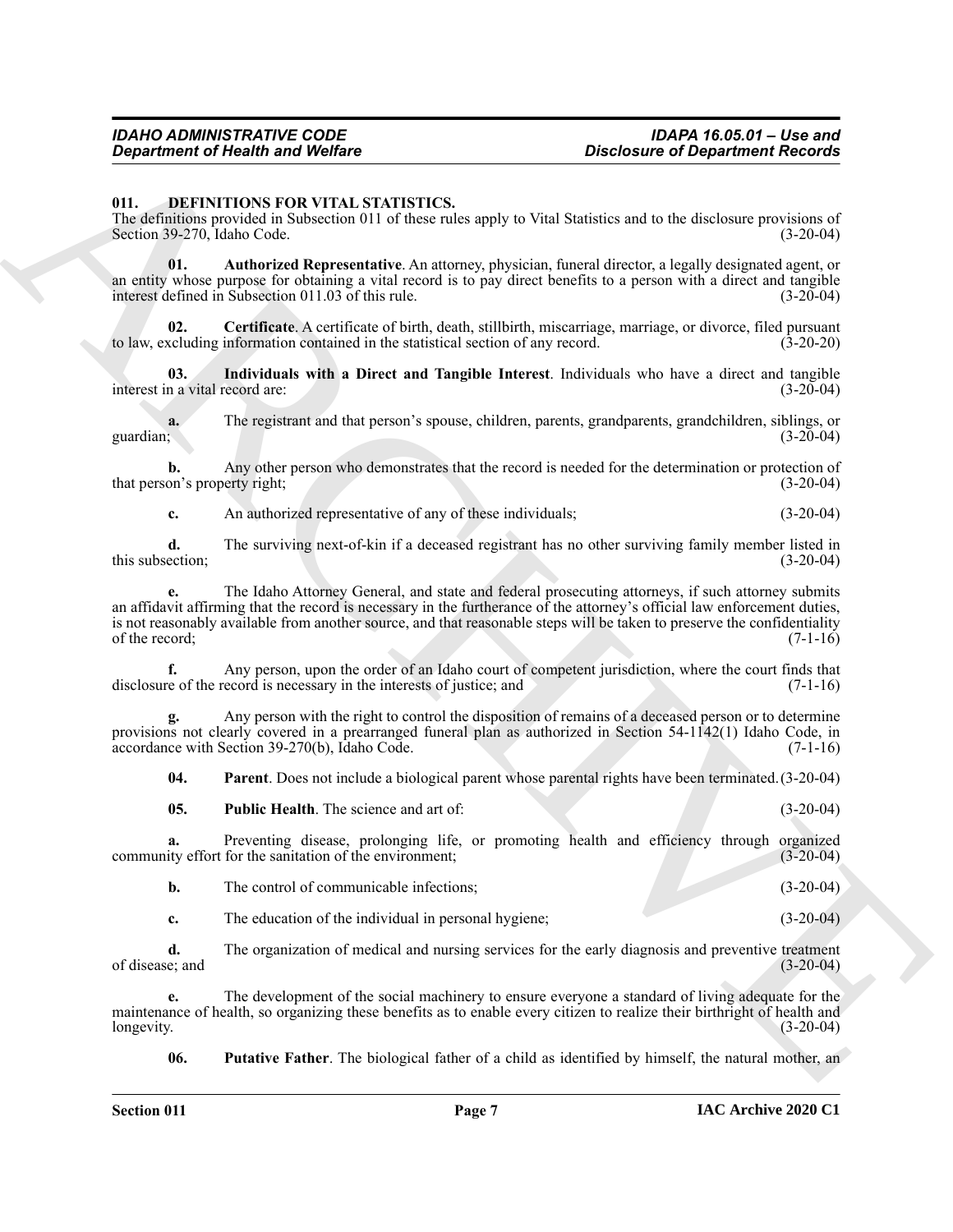<span id="page-7-12"></span>adoption agency, or a court.  $(3-20-04)$ 

**07. Registrar**. The state Registrar as defined in Section 39-241(18), Idaho Code. The mailing and street address for the state Registrar is Bureau of Vital Records and Health Statistics, 450 W. State St., 1st Floor, PO Box 83720, Boise, Idaho 83720-0036. (3-20-04)

<span id="page-7-13"></span>**08. Research**. Organized scientific inquiry or examination of data in order to discover and interpret facts.  $(3-20-04)$ 

**09. Statistical Purposes**. The collection, analysis, interpretation and presentation of masses of nonidentifying numerical information. (3-20-04)

#### <span id="page-7-1"></span><span id="page-7-0"></span>**012. -- 049. (RESERVED)**

#### <span id="page-7-15"></span><span id="page-7-14"></span>**GENERAL CONSENT AND DISCLOSURE REQUIREMENTS (Sections 050-199)**

#### <span id="page-7-11"></span><span id="page-7-2"></span>**050. CONSENT TO GATHER, USE AND DISCLOSE INFORMATION.**

*Considerable 16 Weight Theorem Scheme and Theorem Scheme Archives Considered Archives Considered Archives Considered Archives Considered Archives Considered Archives Considered Archives Considered Archives Considered Ar* When individuals, legal representatives or informal representatives sign an application, they consent for the Department to gather, use and disclose information as needed for an individual to receive Department benefits or services. If none of these individuals provides a consent on an application, service may be denied. An informal representative may only consent to the disclosure of confidential information when permitted by these rules.

(3-20-04)

#### <span id="page-7-4"></span><span id="page-7-3"></span>**051. AUTHORIZATION FOR THE USE AND DISCLOSURE OF CONFIDENTIAL INFORMATION.**

An authorization for the use and disclosure of confidential information must be in writing, and identify the individual who is the subject of the record. (4-2-08)

**01. Content of Authorization**. An authorization must be dated and signed by the individual or legal representative, and: (3-20-04)

<span id="page-7-6"></span>**a.** Identify the specific information involved; (3-20-04)

**b.** State the duration of the authorization, defined by a specific date or the description of an event;  $(3-20-04)$ 

<span id="page-7-7"></span>**c.** Identify the recipient of the information; and (4-2-08)

**d.** State the purpose for the authorization, or state that it is, "At the request of the individual," or vording. (4-2-08) similar wording.

**02. Defective Authorization**. An authorization must not be acted upon if the authorization has expired or has been revoked, or if any essential information is omitted or is false. (3-20-04)

<span id="page-7-5"></span>**03. Authorization for the Use and Disclosure of Health Information**. An authorization for the use and disclosure of health information must contain the content listed in Subsection 051.01 and the statements required by 45 CFR 164.508(c)(2).  $(4-2-08)$ 

<span id="page-7-9"></span>**04. Psychotherapy Notes**. Psychotherapy notes that are separate from the rest of an individual's record may not be used or disclosed without an authorization except to the originator of the notes for treatment or to defend<br>the Department in a legal action brought by the individual. (3-20-04) the Department in a legal action brought by the individual.

<span id="page-7-10"></span>**05. Revocation of an Authorization**. An individual or legal representative may revoke an authorization at any time by submitting a written request at any Department office. (3-20-04)

<span id="page-7-8"></span>**06. Effect on Benefits and Services**. An individual's refusal to provide an authorization does not affect the receipt of benefits or services the individual would otherwise receive. (3-20-04)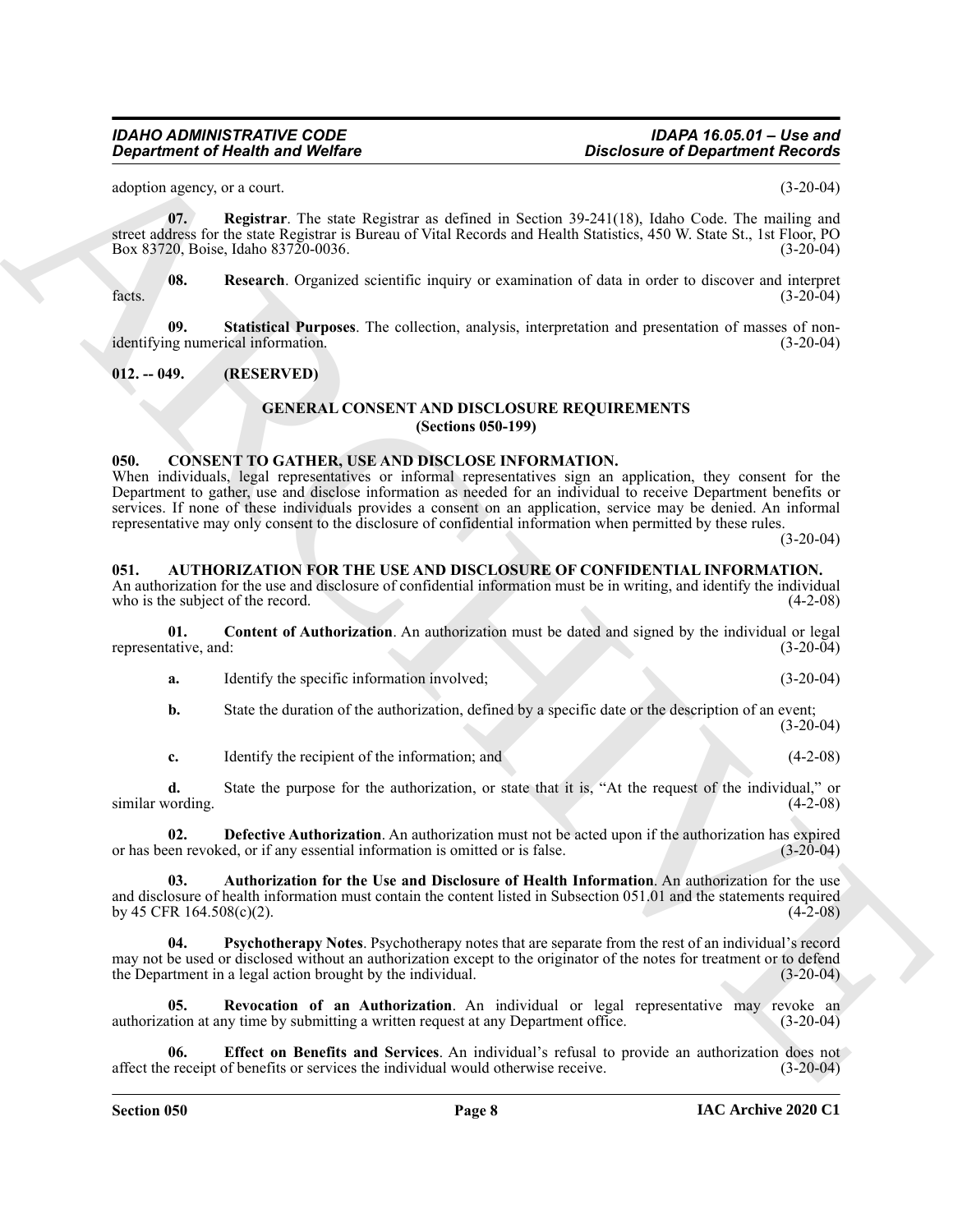#### <span id="page-8-2"></span><span id="page-8-0"></span>**052. -- 074. (RESERVED)**

#### <span id="page-8-8"></span><span id="page-8-7"></span><span id="page-8-6"></span><span id="page-8-3"></span><span id="page-8-1"></span>**075. USE AND DISCLOSURE OF CONFIDENTIAL INFORMATION.**

|               | <b>Department of Health and Welfare</b>                                                                                                                    | <b>Disclosure of Department Records</b>                                                                                                                                                                                                                                                                                                                                                                                                                                                                                                                                                                                                                                                                                                                         |
|---------------|------------------------------------------------------------------------------------------------------------------------------------------------------------|-----------------------------------------------------------------------------------------------------------------------------------------------------------------------------------------------------------------------------------------------------------------------------------------------------------------------------------------------------------------------------------------------------------------------------------------------------------------------------------------------------------------------------------------------------------------------------------------------------------------------------------------------------------------------------------------------------------------------------------------------------------------|
| 07.           | individual or legal representative.                                                                                                                        | Copy of Authorization. The Department will provide a copy of the signed authorization to the<br>$(3-20-04)$                                                                                                                                                                                                                                                                                                                                                                                                                                                                                                                                                                                                                                                     |
| $052. - 074.$ | (RESERVED)                                                                                                                                                 |                                                                                                                                                                                                                                                                                                                                                                                                                                                                                                                                                                                                                                                                                                                                                                 |
| 075.          | USE AND DISCLOSURE OF CONFIDENTIAL INFORMATION.<br>Specific consent and disclosure requirements are identified in Sections 200 through 283 of these rules. | Without a consent or an authorization, no one may use or disclose health or other confidential information except as<br>provided in Section 100 of this chapter. With a consent or an authorization, confidential information will be used or<br>disclosed only on a need-to-know basis and to the extent minimally necessary for the conduct of the Department's<br>business and the provision of benefits or services, subject to law and the exceptions listed in these rules. Recipients of<br>information must protect against unauthorized disclosure or use of the information for purposes that are not specified<br>in a consent or an authorization. Access to an individual's own records is governed by Section 125 of this chapter.<br>$(3-20-04)$ |
| 01.           |                                                                                                                                                            | <b>Identity</b> . Any individual who requests to review, copy, restrict or amend confidential information,<br>or to sign an authorization, must provide verification of identity, and where appropriate, present proof that the<br>individual is a legal representative of the subject of the record. Except for verifications or requests for certified copies<br>of vital records, requests submitted by mail must be notarized if necessary to identify the individual's signature.<br>$(3-20-04)$                                                                                                                                                                                                                                                           |
| 02.           | to any individual, the Department may seek a protective order.                                                                                             | Order of Court or Hearing Officer. If information is subpoenaed in a civil, criminal or<br>administrative action, the Department will provide such information as would be disclosed with a public records<br>request, without an order from the court or hearing officer. Alternatively, the Department may submit the record with<br>a request for a review solely by the judge or hearing officer, and an order appropriately limiting its use by the parties.<br>If Department staff have reason to believe that release of a record through a public records request may be detrimental<br>$(3-20-04)$                                                                                                                                                     |
| 03.           |                                                                                                                                                            | Referent. Unless the individual is a witness in litigation, identifying information must not be<br>disclosed about an individual who reported concerns relating to any Department responsibility, including:<br>$(4-2-08)$                                                                                                                                                                                                                                                                                                                                                                                                                                                                                                                                      |
| a.            | Fraud;                                                                                                                                                     | $(3-20-04)$                                                                                                                                                                                                                                                                                                                                                                                                                                                                                                                                                                                                                                                                                                                                                     |
| b.            | Abuse, neglect or abandonment of a child;                                                                                                                  | $(3-20-04)$                                                                                                                                                                                                                                                                                                                                                                                                                                                                                                                                                                                                                                                                                                                                                     |
| c.            | Abuse, neglect or abandonment of a vulnerable adult;                                                                                                       | $(4-2-08)$                                                                                                                                                                                                                                                                                                                                                                                                                                                                                                                                                                                                                                                                                                                                                      |
| d.            | Concerns about the mental health of another; and                                                                                                           | $(4-2-08)$                                                                                                                                                                                                                                                                                                                                                                                                                                                                                                                                                                                                                                                                                                                                                      |
| е.            |                                                                                                                                                            | Certified family homes, unless the complainant consents to disclosure in writing or disclosure is<br>required in any administrative or judicial proceeding, in compliance with Section 74-105(16), Idaho Code. (4-2-08)                                                                                                                                                                                                                                                                                                                                                                                                                                                                                                                                         |
|               |                                                                                                                                                            | Collateral Contact. Identifying information must not be disclosed about individuals who are not<br>the subject of the record and who provide information to the Department in the ordinary course of business.<br>$(3-20-04)$                                                                                                                                                                                                                                                                                                                                                                                                                                                                                                                                   |
| 05.           | program will use the same alternative means of delivery after the request is received and recorded.                                                        | Alternative Communication. The Department, contractors and providers must comply with an<br>individual's request that confidential information be communicated by alternative means of delivery unless it is<br>administratively difficult to do so or the request is unreasonable. If approved, all information from a Department<br>$(3-20-04)$                                                                                                                                                                                                                                                                                                                                                                                                               |
| 06.           | <b>Restriction on Disclosure of Health Information.</b>                                                                                                    | $(3-20-04)$                                                                                                                                                                                                                                                                                                                                                                                                                                                                                                                                                                                                                                                                                                                                                     |
| a.            | Department will respond in writing, and may deny the request if:                                                                                           | An individual may request in writing that use or disclosure of health information be restricted. The<br>$(3-20-04)$                                                                                                                                                                                                                                                                                                                                                                                                                                                                                                                                                                                                                                             |
|               |                                                                                                                                                            |                                                                                                                                                                                                                                                                                                                                                                                                                                                                                                                                                                                                                                                                                                                                                                 |

#### <span id="page-8-9"></span><span id="page-8-5"></span><span id="page-8-4"></span>**06. Restriction on Disclosure of Health Information**. (3-20-04)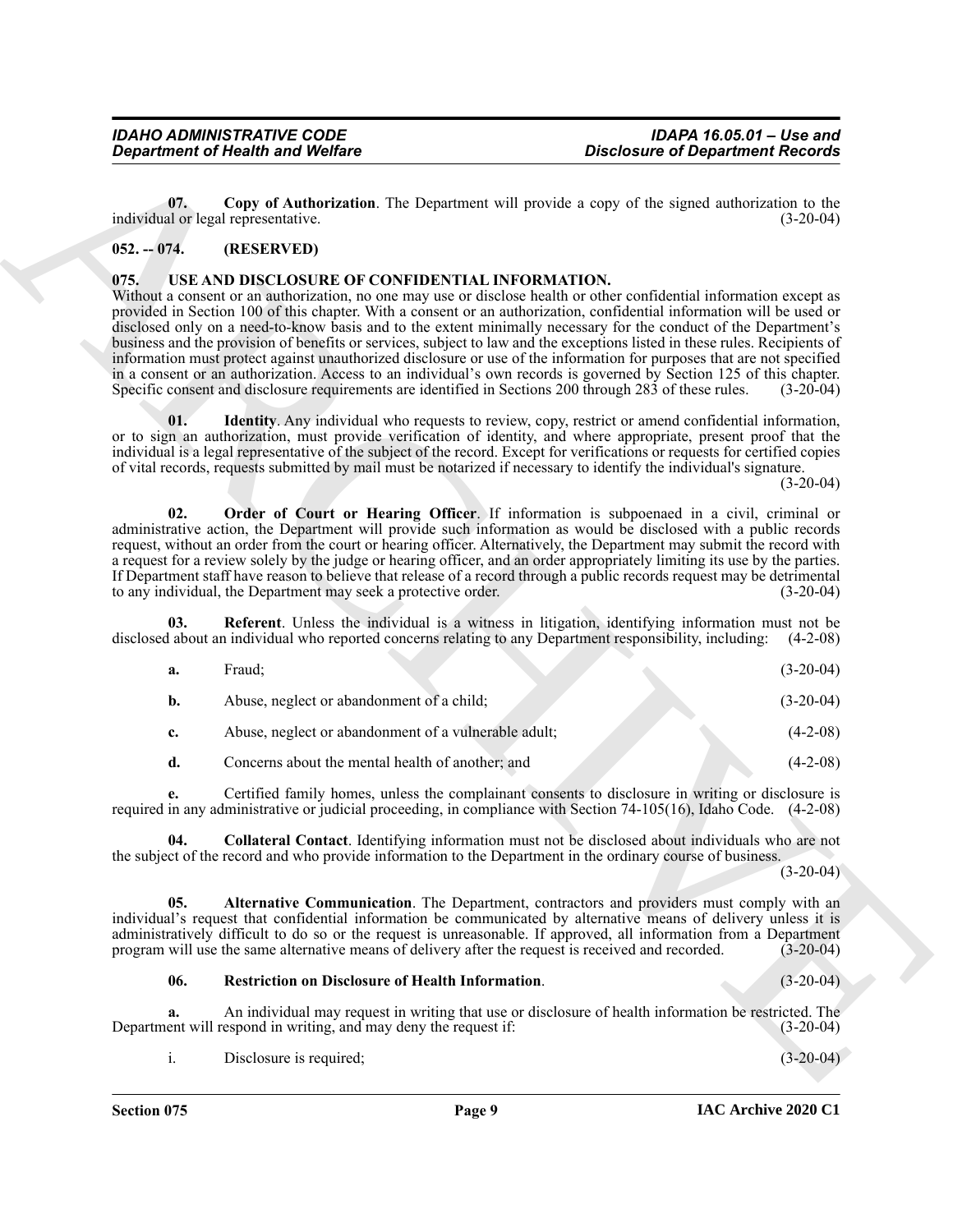| 11.  | Necessary for the safety of the individual or others;            | $(3-20-04)$ |
|------|------------------------------------------------------------------|-------------|
| iii. | Necessary for the provision of services, benefits or payment; or | $(3-20-04)$ |
|      |                                                                  | .           |

#### <span id="page-9-6"></span><span id="page-9-3"></span><span id="page-9-2"></span><span id="page-9-1"></span><span id="page-9-0"></span>**100. EXCEPTIONS TO REQUIREMENT FOR AUTHORIZATION.**

#### <span id="page-9-5"></span><span id="page-9-4"></span>**03. Fugitives and Missing Persons**. (3-20-04)

|                        | <b>Department of Health and Welfare</b>                                                                                                                                                                                                                                                                                                              | <b>Disclosure of Department Records</b> |             |
|------------------------|------------------------------------------------------------------------------------------------------------------------------------------------------------------------------------------------------------------------------------------------------------------------------------------------------------------------------------------------------|-----------------------------------------|-------------|
| ii.                    | Necessary for the safety of the individual or others;                                                                                                                                                                                                                                                                                                |                                         | $(3-20-04)$ |
| iii.                   | Necessary for the provision of services, benefits or payment; or                                                                                                                                                                                                                                                                                     |                                         | $(3-20-04)$ |
| 1V.                    | The restriction is unreasonable.                                                                                                                                                                                                                                                                                                                     |                                         | $(3-20-04)$ |
| b.<br>restriction.     | The uses and disclosures of confidential information are subject to a restriction after it is received<br>and recorded by the Department. Department employees, contractors, and the individual may request the Department<br>to terminate the restriction. The Department will notify the individual of its response to a request to terminate a    |                                         | $(3-20-04)$ |
| 07.                    | <b>Discovery.</b> Records will be provided only in response to valid discovery in any federal or state<br>criminal, civil or administrative proceeding, as required by the Public Records Act, Section 74-115(3), Idaho Code.                                                                                                                        |                                         | $(3-20-04)$ |
| $076. - 099.$          | (RESERVED)                                                                                                                                                                                                                                                                                                                                           |                                         |             |
| 100.<br>authorization: | <b>EXCEPTIONS TO REQUIREMENT FOR AUTHORIZATION.</b><br>Confidential information will be released without an authorization to individuals and entities in compliance with a<br>court order, or if they are legally authorized to receive it. The following are exceptions to the requirement for an                                                   |                                         | $(3-20-04)$ |
| 01.                    | Advocates and Guardians. Federally-recognized protection and advocacy agencies or duly<br>appointed guardians ad litem have access to an individual's file as necessary to perform their legal functions.<br>Guardians ad litem have access to records as provided in Section 16-1634, Idaho Code, except for:                                       |                                         | $(3-20-04)$ |
| а.                     | Drug abuse and sickle cell anemia records maintained by the Veteran's Administration (VA), as<br>required by 38 USC Section 7332;                                                                                                                                                                                                                    |                                         | $(3-20-04)$ |
| $\mathbf{b}$ .         | Claims under laws administered by the VA as required by 38 USC Section 3301; and                                                                                                                                                                                                                                                                     |                                         | $(3-20-04)$ |
| c.<br>290ee - 3.       | Drug abuse prevention programs that receive federal assistance, as required by 42 USC Section                                                                                                                                                                                                                                                        |                                         | $(3-20-04)$ |
| 02.<br>rule.           | Licensure. In compliance with Section 74-106(9), Idaho Code, records will be released if they are<br>part of an inquiry into an individual's or organization's fitness to be granted or retain a license, certificate, permit,<br>privilege, commission or position. These records will otherwise be provided in redacted form as required by law or |                                         | $(4-2-08)$  |
| 03.                    | <b>Fugitives and Missing Persons.</b>                                                                                                                                                                                                                                                                                                                |                                         | $(3-20-04)$ |
|                        | A state or local law enforcement officer may receive the current address of any cash assistance<br>recipient who is a fugitive felon, in compliance with Section 56-221, Idaho Code.                                                                                                                                                                 |                                         | $(3-20-04)$ |
| $\mathbf{b}$ .         | The following health information may be disclosed to a law enforcement officer for the purpose of<br>identifying or locating a suspect, fugitive, material witness or missing person:                                                                                                                                                                |                                         | $(3-20-04)$ |
| i.                     | Name and address;                                                                                                                                                                                                                                                                                                                                    |                                         | $(3-20-04)$ |
| ii.                    | Date and place of birth;                                                                                                                                                                                                                                                                                                                             |                                         | $(3-20-04)$ |
| iii.                   | Social security number;                                                                                                                                                                                                                                                                                                                              |                                         | $(3-20-04)$ |
|                        | Blood type and rh factor;                                                                                                                                                                                                                                                                                                                            |                                         | $(3-20-04)$ |
| iv.                    |                                                                                                                                                                                                                                                                                                                                                      |                                         |             |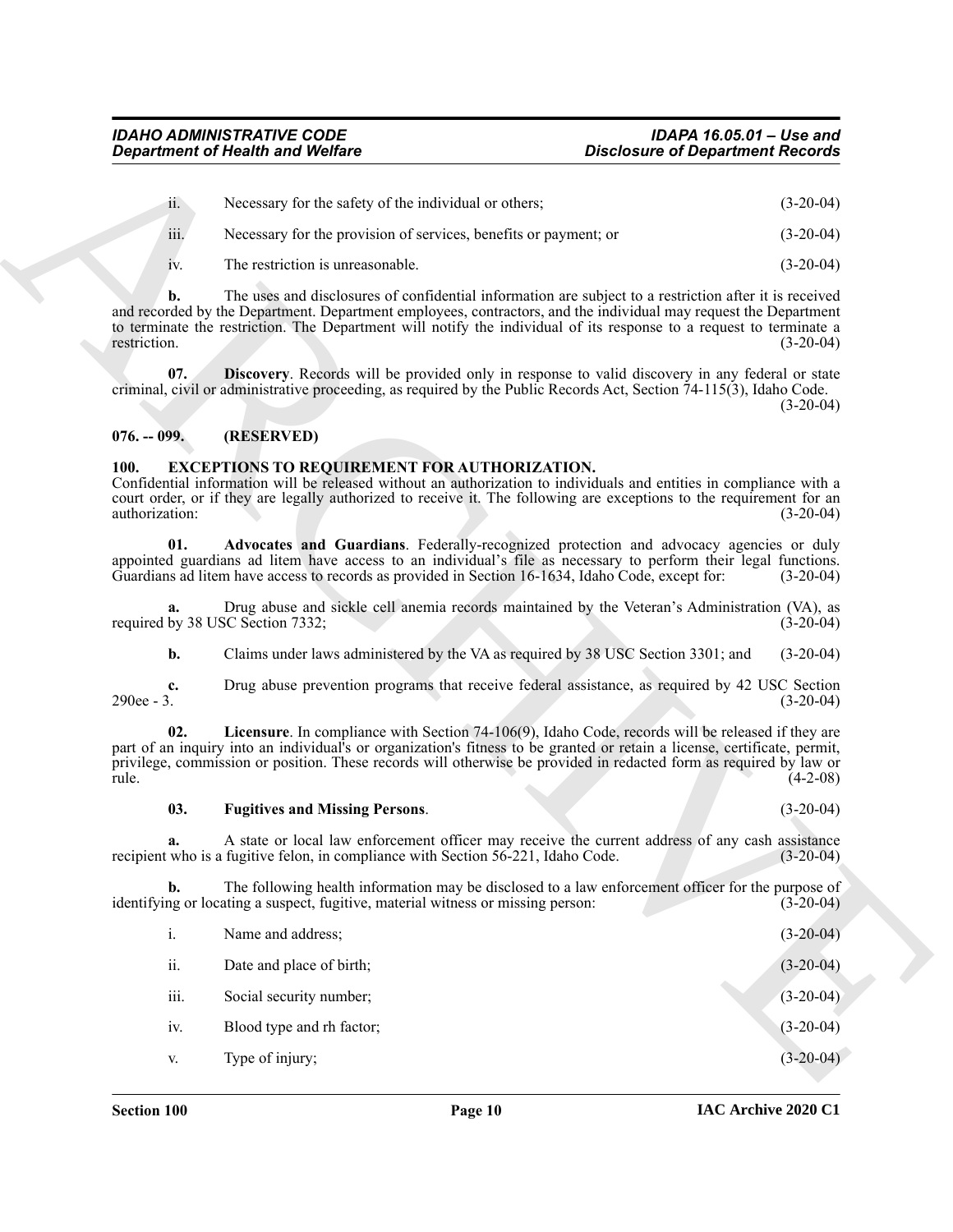| V1.  | Date and time of treatment or death, if applicable; and | $(3-20-04)$ |
|------|---------------------------------------------------------|-------------|
| V11. | Distinguishing physical characteristics.                | $(3-20-04)$ |

<span id="page-10-3"></span><span id="page-10-2"></span>**c.** DNA, dental records, or typing, samples or analysis of body fluids or tissue must not be disclosed. (3-20-04)

**04. Duty to Warn or Report**. Confidential information may be released without an authorization if necessary under a legal duty to warn or to report. (3-20-04)

**05. Department Business, Monitoring and Legal Functions**. Department employees and contractors may use and disclose records as necessary to perform normal business functions, including health treatment, audit and quality improvement, investigation of fraud and abuse, establishment of overpayments and recoupment, public health, or other functions authorized by law. Information will be made available to state and federal auditors and compliance monitors. Confidential information will be provided to counsel as needed to evaluate, prepare for and represent the Department in legal actions. (3-20-04) represent the Department in legal actions.

<span id="page-10-5"></span>**06. Emergencies**. Confidential information may be disclosed to qualified medical personnel to the extent necessary to respond to a medical emergency that requires immediate attention. (3-20-04)

<span id="page-10-9"></span><span id="page-10-1"></span>**07. Multidisciplinary Staffing**. Confidential information may be disclosed to employees of the Department, law enforcement, and other appropriate individuals to participate in a multidisciplinary team evaluation of child protection cases under Section 16-1617, Idaho Code, or interdisciplinary Department staffing of services for an individual. All individuals who participate in such staffing must not redisclose the information and must comply<br>with any other pertinent statute, rule or regulation. (3-20-04) with any other pertinent statute, rule or regulation.

**Constrained of Newthern Society and WebEar<br>
2018 Christian Constrained WebEar<br>
30. Christian Constrained WebEar<br>
30. Christian Constrained WebEar<br>
30. Christian Constrained WebEar<br>
4. Disk, densis resulted WebEarle Socie 08. Collaborative Staffing**. Confidential information may be disclosed in staffing by the Department and other individuals or entities if all participants are involved with the same or similar populations and have an equal obligation or promise to maintain confidentiality. Disclosure of information in inter-agency staffing must be necessary to coordinate benefits or services, or to improve administration and management of the services. Confidential information may be disclosed only on a need-to-know basis and to the extent minimally necessary for the conduct of the staffing. All individuals who participate in such staffing must not redisclose the information except in compliance with any other pertinent statute, rule or regulation. (3-20-04)

<span id="page-10-4"></span>**09. Elected State Official**. As provided by Section 16-1629(6), Idaho Code, any duly elected state official carrying out their official functions may have access to child protection records of the Department, and must not redisclose the information. (3-20-04)

<span id="page-10-0"></span>**10. Child Protection Agency**. A legally mandated child protection agency may provide information necessary to investigate a report of known or suspected child abuse or neglect, or to treat a child and family who are the subjects of the record. (3-20-04)

<span id="page-10-8"></span>**11. Legally Authorized Agency**. An agency will be provided appropriate information if the agency is legally responsible for or authorized to care for, treat or supervise a child who is the subject of the record. (3-20-04)

<span id="page-10-6"></span>**12. Informal Representatives**. Informal representatives may be permitted to receive and deliver information on behalf of an individual, and may be given health information if the informal representative is directly involved with the individual's care. Confidential information may be withheld in whole or part if professional staff determines that disclosure is not in the best interest of the individual, based on the circumstances and their professional judgment. The Department will not disclose information that is prohibited from being disclosed by these rules or any other legal requirement. (3-20-04)

<span id="page-10-7"></span>**13. Law Enforcement**. Any federal, state, or local law enforcement agency, or any agent of such agency, may be permitted access to information as needed in order to carry out its responsibilities under law to protect children from abuse, neglect, or abandonment. (3-29-12) children from abuse, neglect, or abandonment.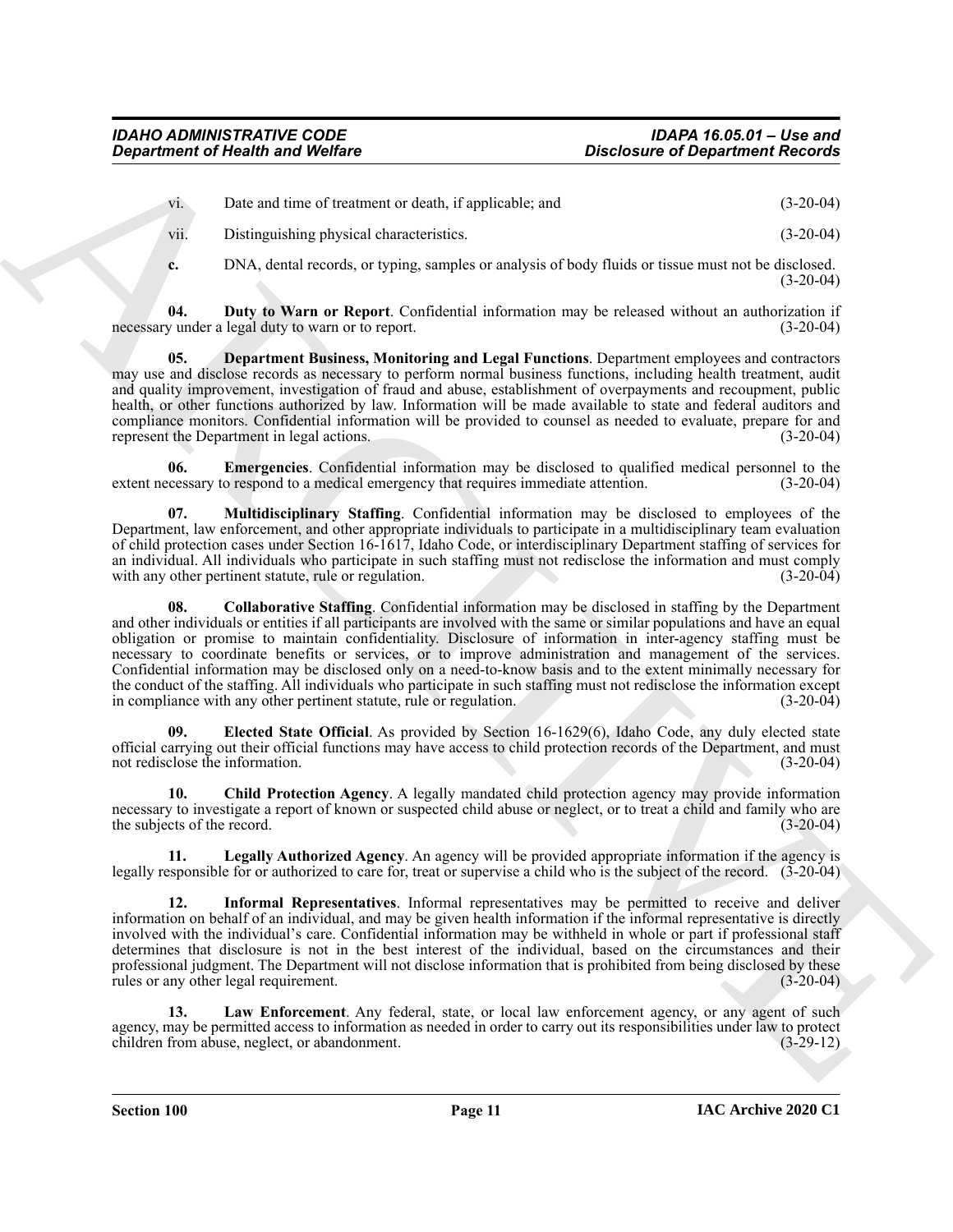#### *IDAHO ADMINISTRATIVE CODE IDAPA 16.05.01 – Use and Disclosure of Department Records*

#### <span id="page-11-4"></span><span id="page-11-0"></span>**101. ABUSE, NEGLECT, OR DOMESTIC VIOLENCE.**

Health information may be disclosed to a law enforcement officer if the victim of abuse, neglect, or domestic violence agrees to the disclosure. (3-20-04)

**01. Incapacity of Victim**. If the victim is unable to agree because of incapacity, health information will be disclosed if the officer states: (3-20-04)

<span id="page-11-5"></span>**a.** That the information is not intended to be used against the victim; and  $(3-20-04)$ 

**b.** That immediate enforcement activity would be materially and adversely affected by waiting for the agreement. (3-20-04) victim's agreement.

**02. Judgment of Professional Staff**. The victim must be promptly informed that a report to law enforcement has been or will be made unless in the judgment of professional staff: (3-20-04)

<span id="page-11-6"></span>**a.** Informing the victim would place them at risk of serious harm; or (3-20-04)

**b.** The probable perpetrator of the abuse, neglect or domestic violence would be the recipient of the report, and disclosure would not be in the victim's best interest. (3-20-04)

#### <span id="page-11-12"></span><span id="page-11-1"></span>**102. VICTIM OF OTHER CRIME.**

<span id="page-11-14"></span>Health information may be disclosed in response to a law enforcement official's request about a victim or suspected victim of a crime other than those listed in Section 101 of these rules, if the individual agrees to the disclosure.

(3-20-04)

**Constraint of New York Constraint (Victor)**<br>
ARCHIVET ON **EXPLANTIC VIOLENCE.**<br>
10. ARCHIVET ON **EXPLANTIC VIOLENCE.**<br>
10. ARCHIVET ON **EXPLANTIC VIOLENCE.**<br>
10. ARCHIVET ON **ON PROPERTIENT CONSTRANTIENT (VICE SCIENCE CO 01. Incapacity of Victim or Emergency Circumstance**. If the individual is unable to agree because of incapacity or emergency circumstance, health information will be disclosed if the official states that the information is needed to determine whether a violation of law has occurred, and that it is not intended to be used against the individual. (3-20-04) individual. (3-20-04)

<span id="page-11-13"></span>**02. Best Interest of the Individual**. The officer must also represent that immediate enforcement activity would be materially and adversely affected by waiting for the individual's agreement. Professional staff must agree that disclosure is in the best interest of the individual. (3-20-04)

#### <span id="page-11-8"></span><span id="page-11-2"></span>**103. SERIOUS THREAT TO HEALTH OR SAFETY.**

Subject to the restrictions in this rule, health information may be used or disclosed if necessary to prevent or lessen a serious and imminent threat to the health and safety of a person or the public. Disclosure must be based on actual knowledge or credible information from a person with apparent knowledge or authority. Disclosure will be made only to a person or persons reasonably able to prevent or lessen the threat, including the target of the threat. (3-20-04)

<span id="page-11-9"></span>**01. Apprehension by Law Enforcement**. Health information may be disclosed as necessary to law enforcement to identify or apprehend an individual. Disclosure is limited to an admission that an individual participated in a violent crime if it is reasonable to believe that serious physical harm has been caused to the victim.

 $(3-20-04)$ 

<span id="page-11-10"></span>**02. Escape From Law Enforcement**. Health information may be disclosed as necessary for law enforcement to identify or apprehend an individual where it appears from all the circumstances that the individual has escaped from a correctional institution or lawful custody. (3-20-04)

<span id="page-11-11"></span>**03. Prohibition on Disclosure**. Disclosure of an admission of participation in a violent crime is prohibited if the information is learned in the course of treatment to affect the individual's tendency to commit the criminal conduct, or through a request by the individual to initiate such treatment. (3-20-04)

#### <span id="page-11-7"></span><span id="page-11-3"></span>**104. REPORTING OF CRIME ON PREMISES.**

Health information may be disclosed to a law enforcement official if the information constitutes evidence of criminal conduct that occurred on the Department's premises. (3-20-04) conduct that occurred on the Department's premises.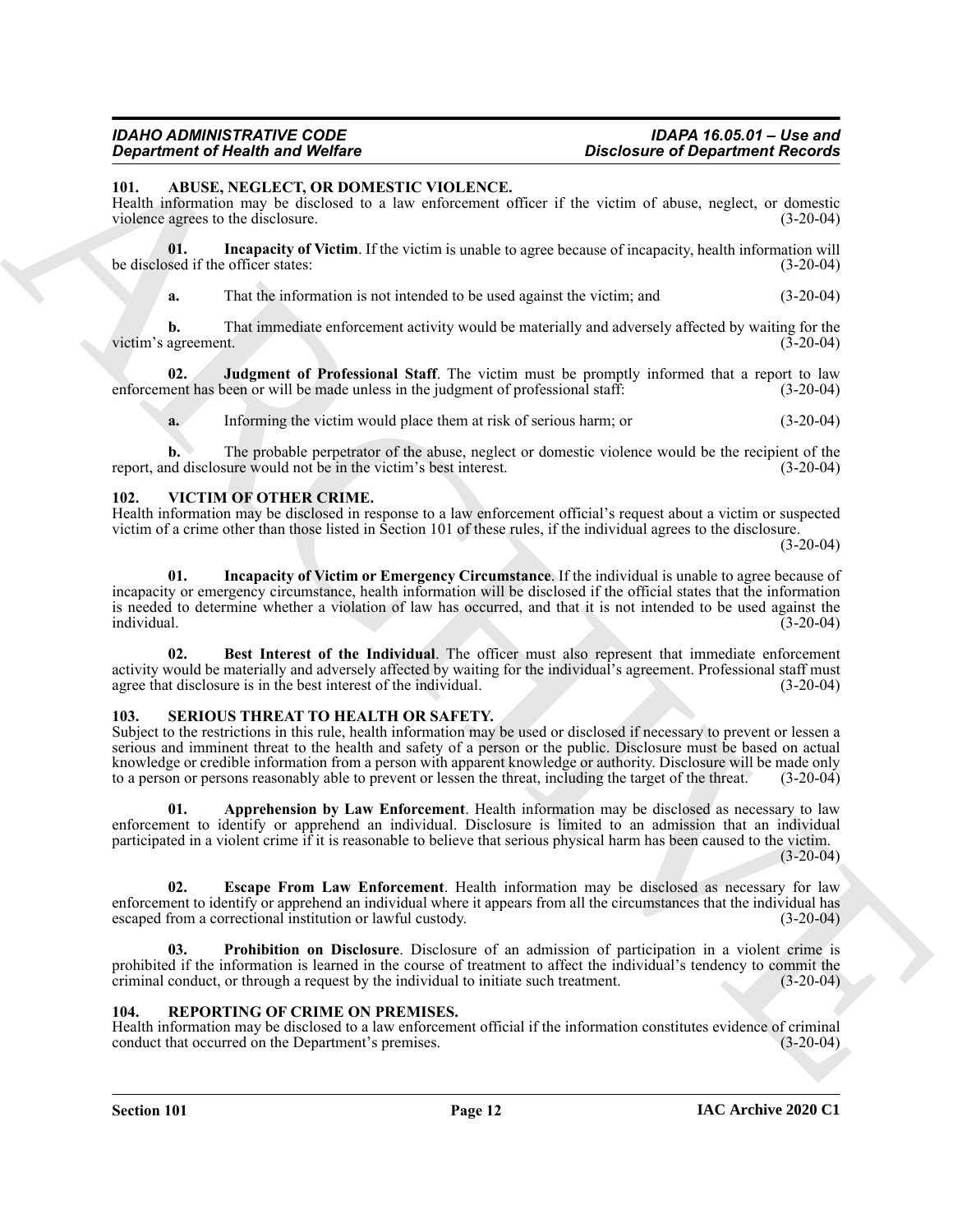#### *IDAHO ADMINISTRATIVE CODE IDAPA 16.05.01 – Use and Disclosure of Department Records*

#### <span id="page-12-17"></span><span id="page-12-0"></span>**105. REPORTING CRIME IN EMERGENCIES.**

If a Department employee is providing emergency health care off the Department's premises, health information may be disclosed if necessary to alert law enforcement to a crime; the location of the crime or victim; and the identity, description and location of the perpetrator. If the crime involves abuse, neglect or domestic violence, the requirements of Section 101 of this chapter apply. (3-20-04)

#### <span id="page-12-1"></span>**106. -- 124. (RESERVED)**

#### <span id="page-12-7"></span><span id="page-12-2"></span>**125. ACCESS TO AN INDIVIDUAL'S OWN RECORD.**

An individual who is at least fourteen (14) years old, or a legal representative, may review and obtain a copy of Department records that pertain to the individual, subject to the exceptions listed in Subsections 125.01 through 125.04 of these rules. Requests must be in writing, identifying the individual whose record is sought, and the record or information requested. The principles of disclosing only minimally necessary information on a need-to-know basis do not apply to a request for an individual's own records. The following information must not be disclosed:

 $(3-20-04)$ 

<span id="page-12-8"></span>**01. Children's Mental Health**. Records of a child's mental health services must not be disclosed to the child when a physician or other mental health professional has noted that disclosure would be damaging to the child, unless access is ordered by a court according to Section 16-2428, Idaho Code. (3-20-04)

<span id="page-12-11"></span>**02. Legal Action**. No disclosure will be made to an individual of information compiled in an ongoing investigation, that is exempt from disclosure, or that relates to adoption. Information compiled in reasonable anticipation of litigation that is not otherwise discoverable must not be disclosed. Information compiled for use in a civil, criminal, or administrative proceeding to which the individual is a party must not be disclosed except in compliance with valid discovery. (3-20-04) (3-20-04)

<span id="page-12-10"></span><span id="page-12-9"></span>**03. Clinical Laboratories**. There will be no disclosure of information maintained by a clinical laboratory except as authorized by the provider who ordered the test or study, in compliance with 42 USC 263a.

(4-2-08)

**Constraint of Neuron Constraints Constraint School Constraint Constraint Constraint Constraint Constraint Constraint Constraint Constraint Constraint Constraint Constraint Constraint Constraint Constraint Constraint Cons 04. Confidential Information**. Health and other confidential information will not be disclosed to the individual if a licensed professional in an appropriate discipline determines that disclosure is likely to endanger the life or physical safety of the individual or another person. Disclosure to a legal representative will be denied if there is a professional determination that access by the representative is likely to cause substantial harm to the subject of the record or another person. (3-20-04) record or another person.

#### <span id="page-12-3"></span>**126. -- 149. (RESERVED)**

#### <span id="page-12-12"></span><span id="page-12-4"></span>**150. AMENDMENT OF RECORD.**

Unless otherwise provided by law, individuals may request in writing to amend the content of a record created by the Department. The Department will respond in writing within ten (10) days, granting or denying the amendment. A record created by a third party will not be amended by the Department. (3-20-04)

<span id="page-12-13"></span>**01. Amendment of Health Information**. Once an amendment regarding health information is approved and recorded, the Department will provide the amended health information when the record is disclosed in the future. If an amendment of health information is denied, the individual may provide a written response, which the Department may rebut in writing to the individual. Upon request, documentation of all the records involved in the denial will be provided whenever that information is disclosed in the future. (3-20-04)

<span id="page-12-14"></span>**02. Updating Identifying Information**. Name and address changes, and similar updates of information in Department files will be made without using the amendment process. (3-20-04)

#### <span id="page-12-5"></span>**151. -- 174. (RESERVED)**

### <span id="page-12-6"></span>**175. REPORT OF DISCLOSURES OF HEALTH INFORMATION.**

<span id="page-12-16"></span><span id="page-12-15"></span>**01. Documented Disclosures**. The following disclosures of identifying health information for a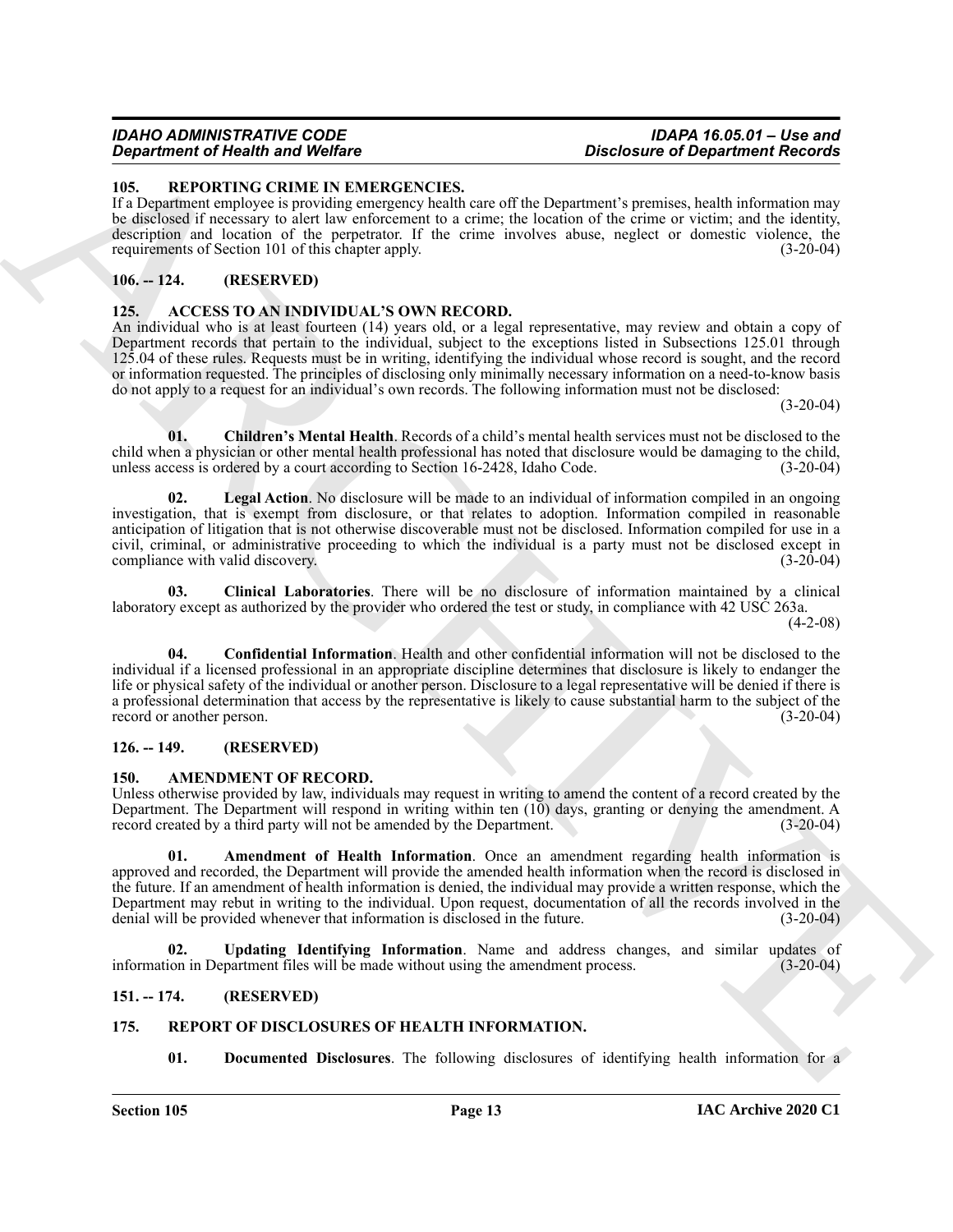# *IDAHO ADMINISTRATIVE CODE IDAPA 16.05.01 – Use and Department of Health and Welfare Disclosure of Department Records*

|                            | <b>Department of Health and Welfare</b>                                                                                                                                                                                                                                                                                                                                                                                                   | <b>Disclosure of Department Records</b> |             |
|----------------------------|-------------------------------------------------------------------------------------------------------------------------------------------------------------------------------------------------------------------------------------------------------------------------------------------------------------------------------------------------------------------------------------------------------------------------------------------|-----------------------------------------|-------------|
|                            | purpose other than providing health treatment, payment or operations will be documented:                                                                                                                                                                                                                                                                                                                                                  |                                         | $(3-20-04)$ |
| a.                         | Required by law;                                                                                                                                                                                                                                                                                                                                                                                                                          |                                         | $(3-20-04)$ |
| b.                         | Public health activities;                                                                                                                                                                                                                                                                                                                                                                                                                 |                                         | $(3-20-04)$ |
| c.                         | Related to victims of abuse, neglect or domestic violence;                                                                                                                                                                                                                                                                                                                                                                                |                                         | $(3-20-04)$ |
| d.                         | Health care oversight;                                                                                                                                                                                                                                                                                                                                                                                                                    |                                         | $(3-20-04)$ |
| e.                         | Judicial and administrative proceedings;                                                                                                                                                                                                                                                                                                                                                                                                  |                                         | $(3-20-04)$ |
| f.                         | Correctional institutions or custodial law enforcement situations;                                                                                                                                                                                                                                                                                                                                                                        |                                         | $(3-20-04)$ |
| g.                         | Coroners, medical examiners, and funeral directors;                                                                                                                                                                                                                                                                                                                                                                                       |                                         | $(3-20-04)$ |
| h.                         | Organ or tissue donations;                                                                                                                                                                                                                                                                                                                                                                                                                |                                         | $(3-20-04)$ |
| i.                         | Research;                                                                                                                                                                                                                                                                                                                                                                                                                                 |                                         | $(3-20-04)$ |
| j.                         | To avert a serious threat of health and safety; and                                                                                                                                                                                                                                                                                                                                                                                       |                                         | $(3-20-04)$ |
| k.                         | Specialized government functions such as national security or intelligence.                                                                                                                                                                                                                                                                                                                                                               |                                         | $(3-20-04)$ |
| 02.                        | Documentation of Disclosure. Documentation will identify when the disclosure occurred, to<br>whom, what information was disclosed and for what purpose.                                                                                                                                                                                                                                                                                   |                                         | $(3-20-04)$ |
| 03.                        | Maintenance of Documentation. The Department maintains documentation of these disclosures<br>of health information for $six(6)$ years.                                                                                                                                                                                                                                                                                                    |                                         | $(3-20-04)$ |
| 04.                        | Request for Report of Disclosures. An individual or legal representative may receive one (1) free<br>report of disclosures per calendar year for six $(6)$ years beginning April 14, 2003. Additional requests for a report of<br>disclosures are processed as public record requests, and may be subject to fees.                                                                                                                        |                                         | $(3-20-04)$ |
| 05.                        | Pending Investigation. The Department must suspend reporting of a disclosure of health<br>information at the request of any federal, state or local entity that is conducting an investigation related to the<br>oversight of health care, illegal discrimination, licensing, certification or accreditation. If the request is verbal, the<br>suspension will terminate after thirty (30) days unless the request is renewed in writing. |                                         | $(3-20-04)$ |
| $176. - 189.$              | (RESERVED)                                                                                                                                                                                                                                                                                                                                                                                                                                |                                         |             |
| <b>190.</b>                | <b>RECORDS OF DECEDENTS.</b><br>Records of decedents are confidential for as long as the Department maintains the records, except as needed by:                                                                                                                                                                                                                                                                                           |                                         | $(4-2-08)$  |
| 01.                        | <b>Law Enforcement.</b> If there is suspicion that the death was the result of criminal conduct. (4-2-08)                                                                                                                                                                                                                                                                                                                                 |                                         |             |
| 02.                        | Coroners and Medical Examiners. Information may be given to a coroner or medical examiner<br>for the purpose of identifying a deceased person, determining a cause of death, or other duties as authorized by law.                                                                                                                                                                                                                        |                                         | $(4-2-08)$  |
| 03.<br>individual's death. | Funeral Directors. Confidential information may be given to funeral directors, consistent with<br>applicable law, as necessary to carry out their duties with respect to the decedent. If necessary to carry out their<br>duties, confidential information may be disclosed to funeral directors prior to and in reasonable anticipation of the                                                                                           |                                         | $(4-2-08)$  |
| 04.                        | <b>Personal Representatives.</b> While records are maintained, the same confidentiality requirements                                                                                                                                                                                                                                                                                                                                      |                                         |             |

#### <span id="page-13-10"></span><span id="page-13-9"></span><span id="page-13-8"></span><span id="page-13-7"></span><span id="page-13-0"></span>**176. -- 189. (RESERVED)**

#### <span id="page-13-6"></span><span id="page-13-5"></span><span id="page-13-4"></span><span id="page-13-3"></span><span id="page-13-2"></span><span id="page-13-1"></span>**190. RECORDS OF DECEDENTS.**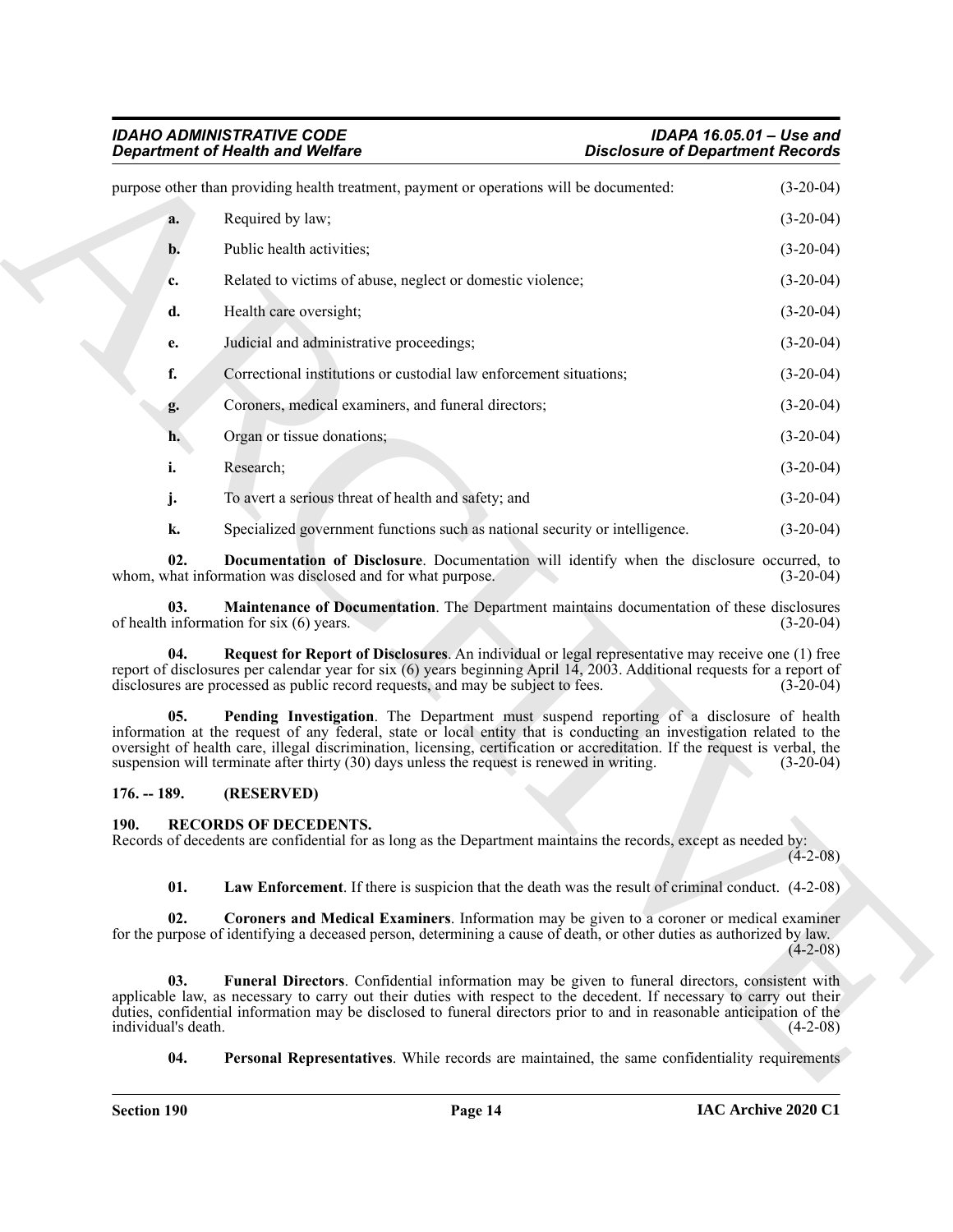apply to the personal representative of the estate or other legal representative of the deceased individual. Information may be disclosed to such representatives only to the extent necessary to perform their legal function may be disclosed to such representatives only to the extent necessary to perform their legal function,

<span id="page-14-15"></span>**05. Family Members and Others**. The Department may disclose health information to a family member, other relative, a close personal friend of the deceased individual, or any other person identified by the deceased individual. Information provided must be directly related to such person's involvement with the individual's care or payment for health care prior to the individual's death, unless doing so is inconsistent with any prior expressed preference of the individual that is known to the Department.  $(7-1-14)$ 

#### <span id="page-14-14"></span><span id="page-14-0"></span>**191. DATA FOR RESEARCH OR OTHER PURPOSES.**

Records that contain non-identifying information may be disclosed for Department-approved research or other purposes without a written authorization. (3-20-04)

#### <span id="page-14-2"></span><span id="page-14-1"></span>**192. -- 199. (RESERVED)**

#### <span id="page-14-16"></span>**SPECIFIC CONSENT AND DISCLOSURE REQUIREMENTS (Sections 200-283)**

#### <span id="page-14-8"></span><span id="page-14-3"></span>**200. ABORTION FOR MINORS.**

Consent for an abortion for a minor is governed by Section 18-609A, Idaho Code. (3-20-04)

#### <span id="page-14-9"></span><span id="page-14-4"></span>**201. ABUSE, NEGLECT OR DOMESTIC VIOLENCE.**

Abuse, abandonment or neglect of a minor is required to be reported in compliance with Section 16-1605, Idaho Code. Abuse, neglect or exploitation of adults is governed by Section 39-5303, Idaho Code. An exception to the physician/patient privilege for domestic violence is contained in Section 9-203, Idaho Code. (3-20-04)

#### <span id="page-14-10"></span><span id="page-14-5"></span>**202. ADOPTION.**

Disclosure of adoption records is governed by the provisions of Sections 74-105(6), 16-1501, 39-258, 39-259A, and 39-7501 through 39-7905, Idaho Code. Consent to adoption by children who are more than twelve (12) years old, by parents and by others, is governed by Section 16-1504, Idaho Code. (3-20-04)

#### <span id="page-14-6"></span>**203. -- 209. (RESERVED)**

#### <span id="page-14-11"></span><span id="page-14-7"></span>**210. CHILD PROTECTION.**

**Experiment of New York Water**<br>
any both is a Weilar Water Chinese this transformation of the stress of the stress of the stress of the forest<br>
any both stress of the stress of the stress of the stress of the stress of t Unless allowed by these rules or other provision of law, the Department will disclose information from child protection records in its possession upon a court order obtained in compliance with Subsection 075.02 of these rules. Disclosure of Department records under the Child Protective Act is governed by Section 16-1629(6), Idaho Code. Court records of Child Protective Act proceedings are governed by Section 16-1626, Idaho Code. Pertinent federal laws and regulations include 42 USC 5106a. Information regarding child fatalities or near fatalities may be made public.  $(4-4-13)$ 

<span id="page-14-12"></span>**01. Child Fatalities**. In accordance with 42 USC 5106a(b)(2)(B)(x), the Department will disclose nonidentifying summary information to the Statewide Child Fatality Review Team, established by the Governor's Task Force on Children at Risk, regarding child fatalities that were determined to be the result of abuse, neglect, or abandonment. (4-4-13)

<span id="page-14-13"></span>**02. Public Disclosure**. The Department has the discretion to disclose child-specific information under this rule when the disclosure is not in conflict with the child's best interests and one (1) or more of the following applies:  $(4-4-13)$ 

Identifying information related to child-specific abuse, neglect, or abandonment has been<br>hed or broadcast through the media; (4-4-13) previously published or broadcast through the media;

- **b.** All or part of the child-specific information has been publicly disclosed in a judicial proceeding; or  $(4-4-13)$
- **c.** The disclosure of information clarifies actions taken by the Department on a specific case. (4-4-13)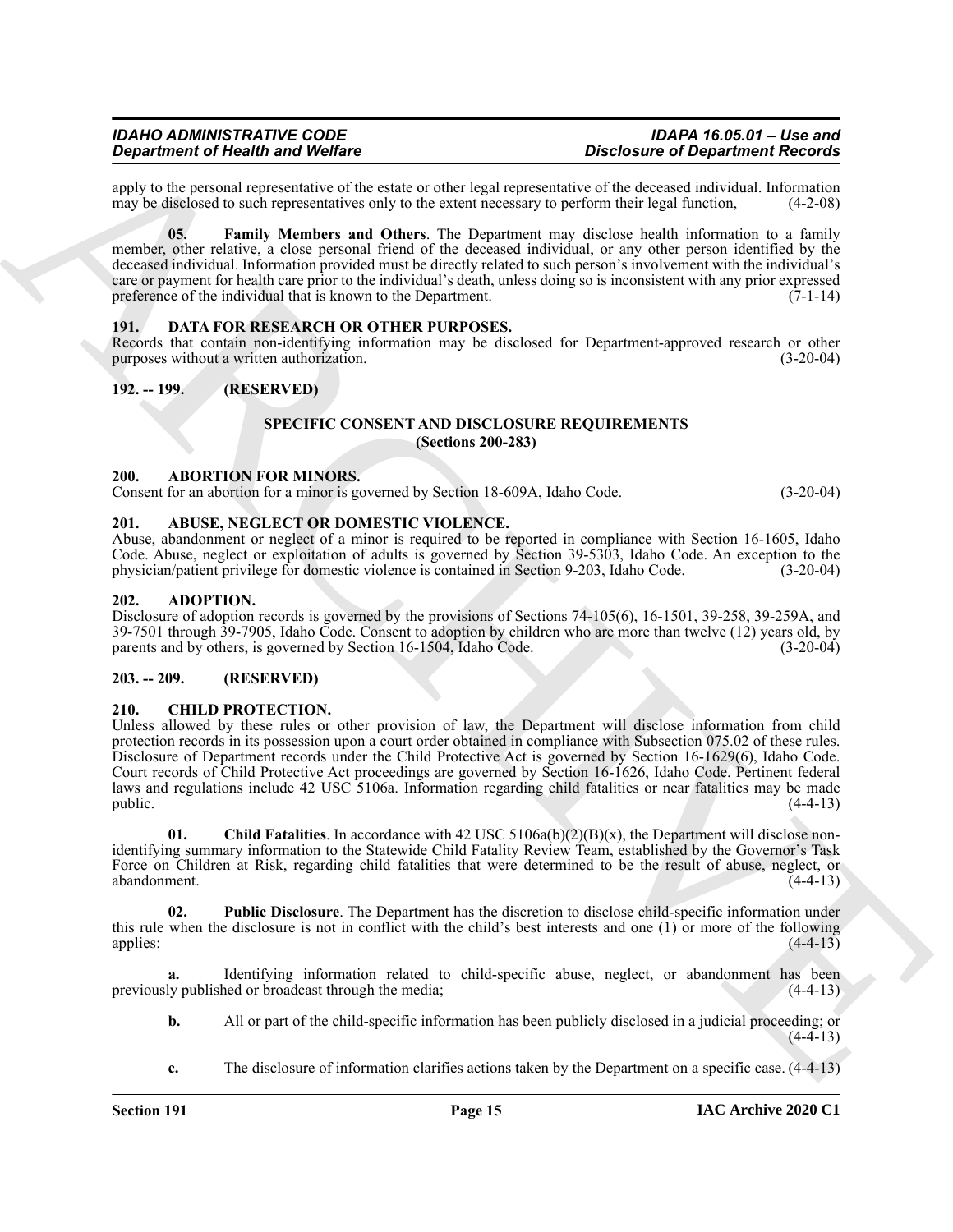#### <span id="page-15-14"></span><span id="page-15-0"></span>**211. CHILDREN'S MENTAL HEALTH.**

Consent to voluntary treatment for a minor with serious emotional disturbance, emergency and involuntary treatment are governed by the Children's Mental Health Services Act, Title 16, Chapter 24, Idaho Code. Section 16-2428, Idaho Code, describes requirements for confidentiality. (3-20-04)

#### <span id="page-15-1"></span>**212. -- 219. (RESERVED)**

#### <span id="page-15-15"></span><span id="page-15-2"></span>**220. HARD TO PLACE CHILDREN.**

The Department disseminates information to prospective adoptive families and families who wish to be appointed legal guardians of a child in the state's custody, as to the availability of hard-to-place children, adoption and guardianship procedures, and the existence of financial aid to adoptive families and guardians of hard-to-place children, in compliance with Section 56-804, Idaho Code.

#### <span id="page-15-16"></span><span id="page-15-3"></span>**221. HOSPITAL RECORDS.**

Records of hospitalization in a state facility are governed by Sections 39-1392b, 39-1392e and 39-1394, Idaho Code.  $(3-20-04)$ 

#### <span id="page-15-17"></span><span id="page-15-4"></span>**222. HUMAN RESOURCES.**

Disclosure of employee information is governed by Section 74-106(1), Idaho Code. (3-20-04)

#### <span id="page-15-18"></span><span id="page-15-5"></span>**223. INFANT/TODDLER PROGRAM.**

**Expansion of Health was Welfare**<br>
211. CHELDRIKENT MEATHAIR COMPANY IN EVALUATION CONTINUES IN the continued interest of the state of the state of the state of the state of the state of the state of the state of the stat Consent to early intervention services and confidentiality of records that relate to the Infant/Toddler program are governed by the Individuals with Disabilities Education Act (IDEA), 20 USC 1414(a)(1)(C) and (c)(3), and 20 USC 1415(b)(3); the Family Educational Rights and Privacy Act (FERPA), 20 USC 1232g; and 34 CFR 303.400, 34 CFR 303.500 and 34 CFR part 99. (3-20-04)

#### <span id="page-15-6"></span>**224. -- 229. (RESERVED)**

#### <span id="page-15-19"></span><span id="page-15-7"></span>**230. MEDICAL CARE.**

Consent to apply for services or treatment is governed by Title 39, Chapter 45, Idaho Code, for hospital, medical, dental or surgical care, treatment or procedure. (4-2-08)

### <span id="page-15-8"></span>**231. -- 239. (RESERVED)**

#### <span id="page-15-20"></span><span id="page-15-9"></span>**240. MENTAL ILLNESS.**

Records of assessment, treatment, and commitment or hospitalization of individuals with mental illness are governed<br>by Sections 66-318, 66-348, 66-355, 66-329(9), and 66-337, Idaho Code. by Sections 66-318, 66-348, 66-355, 66-329(9), and 66-337, Idaho Code.

#### <span id="page-15-21"></span><span id="page-15-10"></span>**241. MINOR'S CONSENT REGARDING INFECTIOUS, CONTAGIOUS OR COMMUNICABLE DISEASE.**

Section 39-3801, Idaho Code, governs consent to treatment for infectious, contagious or communicable disease by a minor who is at least fourteen (14) years of age. (3-20-04)

# <span id="page-15-22"></span><span id="page-15-11"></span>**242. SPECIFIC REQUIREMENTS - PROTECTION AND ADVOCACY AGENCIES.**

A protection and advocacy system for individuals who have a developmental disability is created by 42 USC 15042 et seq.; for individuals with mental illness, by 42 USC 10801. Advocacy for adult protection is governed by Sections 39-5307 and 39-5308, Idaho Code. (4-2-08)

#### <span id="page-15-12"></span>**243. -- 249. (RESERVED)**

#### <span id="page-15-23"></span><span id="page-15-13"></span>**250. SUBSTANCE ABUSE.**

Consent to treatment and confidentiality of alcohol and drug abuse patient records are governed by 42 CFR 2.12 through 2.67, and Sections 37-2743, 37-3102, 39-307, and 39-308, Idaho Code. (3-20-04)

<span id="page-15-24"></span>**Drug Abuse**. A medical practitioner will not disclose identifying information, treatment or request for treatment, to any law enforcement officer or agency or in any proceeding, in compliance with Sections 37-2743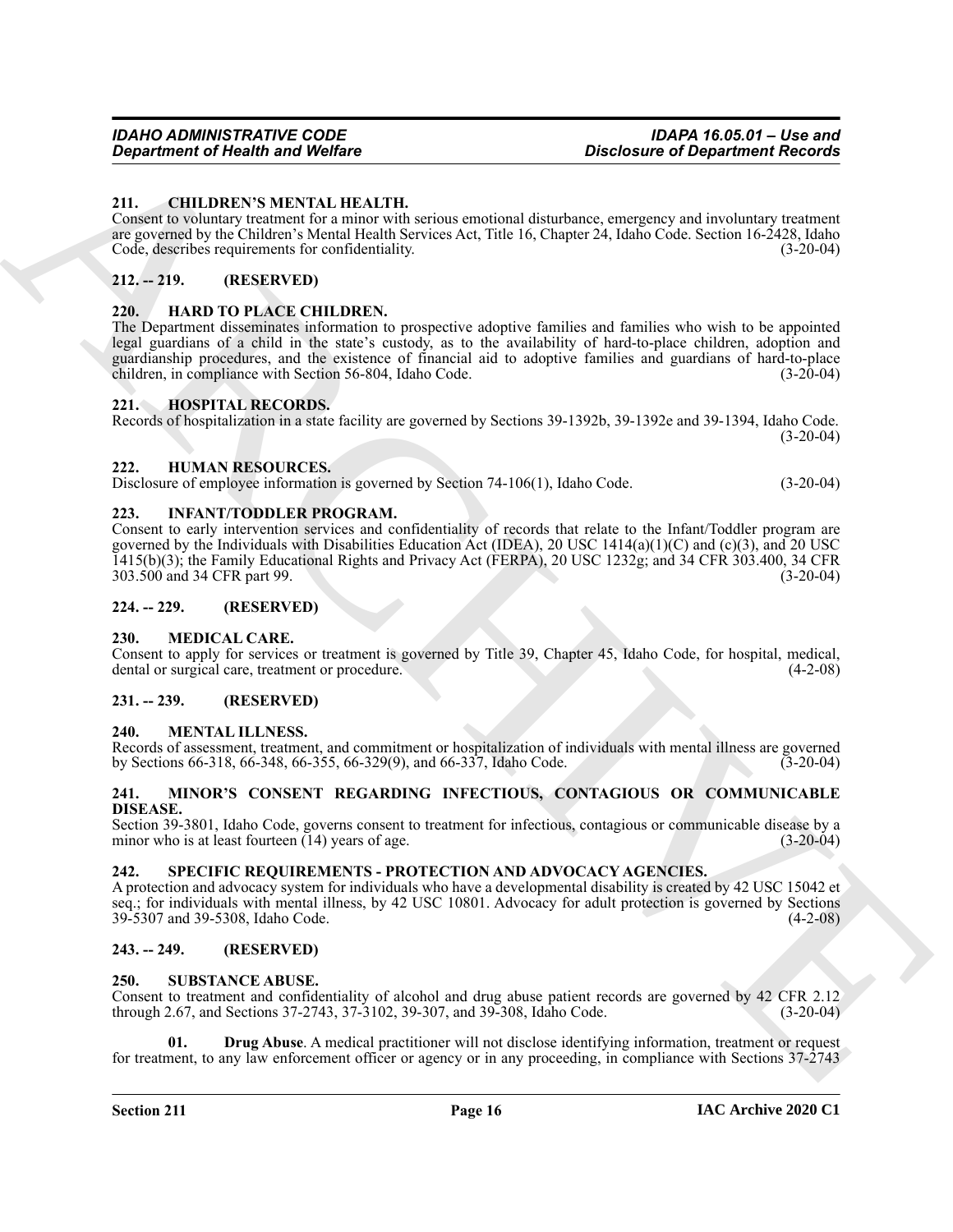and 37-3102, Idaho Code. (3-20-04)

<span id="page-16-9"></span>**02. Age Sixteen and Over**. Information regarding substance abuse treatment of an individual who is at least age sixteen (16) years old will not be disclosed to a parent or guardian unless authorized by the individual, in compliance with Section 37-3102, Idaho Code, and 42 CFR 2.14. Individuals who are at least sixteen (16) years old may consent to substance abuse treatment. (3-20-04)

### <span id="page-16-0"></span>**251. -- 259. (RESERVED)**

<span id="page-16-10"></span><span id="page-16-1"></span>**260. TERMINATION OF PARENTAL RIGHTS.**

Disclosure of information regarding the termination of parental rights is governed by Section 16-2013, Idaho Code.  $(3-20-04)$ 

### <span id="page-16-2"></span>**261. -- 269. (RESERVED)**

### <span id="page-16-11"></span><span id="page-16-3"></span>**270. VENEREAL DISEASES.**

Disclosures of health information pertaining to the control of venereal diseases, including Human Immunodeficiency Virus (HIV), is governed by Title 39, Chapter 6, Idaho Code. (3-20-04)

### <span id="page-16-4"></span>**271. -- 279. (RESERVED)**

### <span id="page-16-18"></span><span id="page-16-16"></span><span id="page-16-5"></span>**280. VITAL STATISTICS -- VERIFICATION OF DATA.**

*Great from the GAUSE Continent in the Continent Continent Continent Continent Continent Continent Continent Continent Continent Continent Continent Continent Continent Continent Continent Continent Continent Continent C* **01. Verifications**. The Registrar will confirm or deny the presence and accuracy of data already known to a governmental agency that requests information from a vital record. Such verifications may be conducted by telephone for Idaho state agencies. Other requests for verification require a signed application on forms provided or approved by the Registrar, and a copy of the front and back of signed photo identification or such other information as the Registrar requests. Verifications may also be conducted via Department automated systems approved by the Registrar. (4-11-15) Registrar. (4-11-15)

<span id="page-16-17"></span>**02. Administrative Fact of Death Verifications**. Upon agreement in writing to such conditions as the Registrar may impose, the Registrar may compare Idaho state agency administrative data to Idaho death data and return an indication of death, also known as fact of death verification, for administrative purposes only. (4-11-15)

<span id="page-16-19"></span>**03. Verifications to Protect a Person's Property Right**. The State Registrar may approve electronic fact of death verification by entities seeking to determine or protect a person's property right. (4-11-15)

#### <span id="page-16-12"></span><span id="page-16-6"></span>**281. VITAL STATISTICS: DISCLOSURE FOR RESEARCH, PUBLIC HEALTH OR STATISTICAL PURPOSES.**

Upon agreement in writing to such conditions as the Registrar may impose, the Registrar may permit the use of data from vital statistics records for research, public health or statistical purposes. The Registrar may deny a request for access to identifying information if the Registrar determines that the benefits would be outweighed by the possible adverse consequences to those individuals whose records would be used. (3-20-04)

#### <span id="page-16-15"></span><span id="page-16-7"></span>**282. VITAL STATISTICS: REGISTRY OF PUTATIVE FATHERS.**

Except by Idaho court order or in accordance with the provisions of Section 16-1513, Idaho Code, information acquired by the confidential registry of putative fathers will not be disclosed. (3-20-04)

#### <span id="page-16-13"></span><span id="page-16-8"></span>**283. VITAL STATISTICS: PROCEDURES FOR REQUESTING INFORMATION.**

Individuals who request access to, information from, or copies of vital records must present a signed application on forms provided or approved by the Registrar, and a copy of the front and back of signed photo identification or such other information as the Registrar requests. Minors who are less than fourteen (14) years old may receive certified copies of vital records that pertain to them if they present the required information. (3-20-04)

<span id="page-16-14"></span>**01. Expedited Copy**. An expedited certified copy of a vital record may be issued using Department (d systems. (3-20-20) automated systems.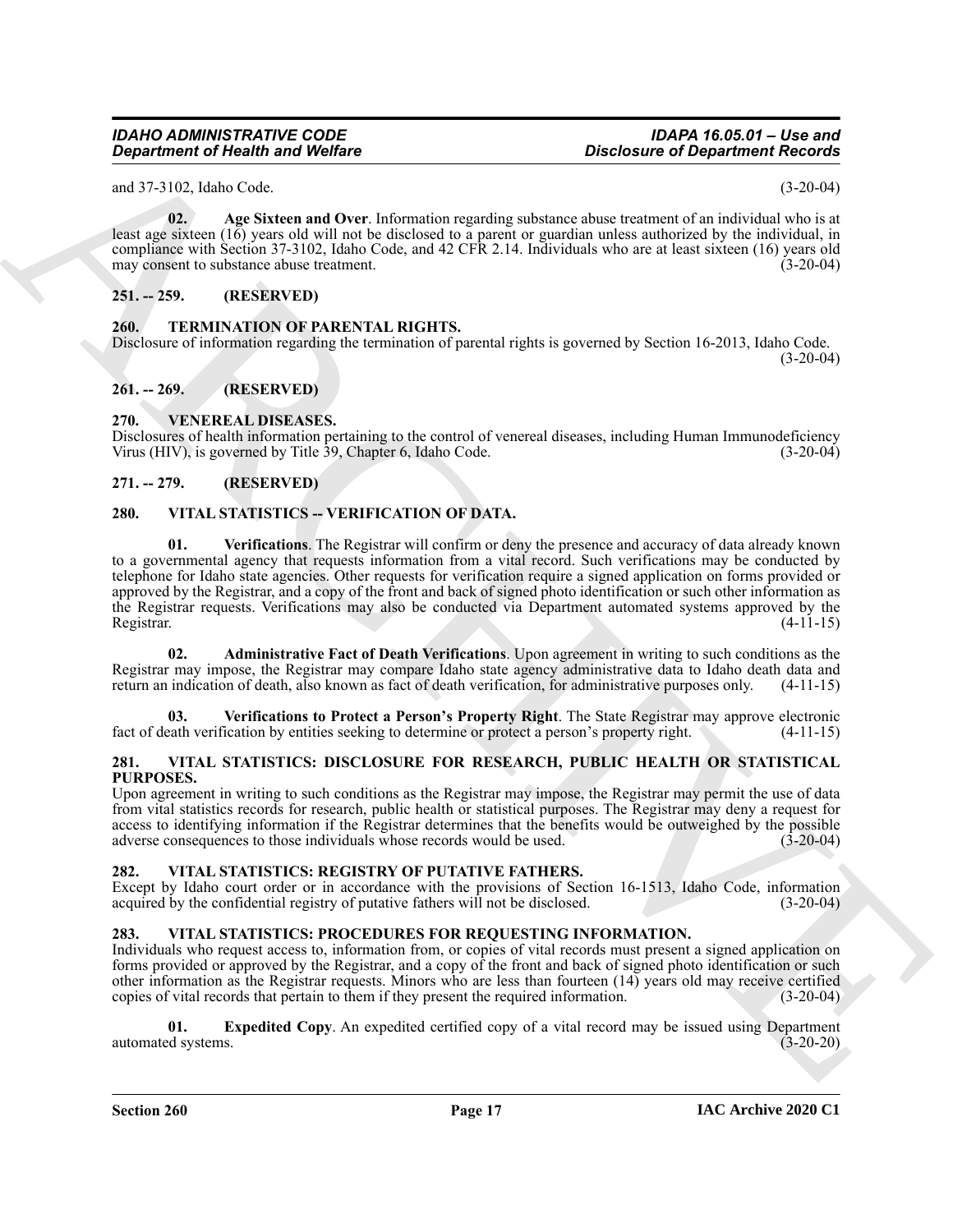#### <span id="page-17-2"></span>*IDAHO ADMINISTRATIVE CODE IDAPA 16.05.01 – Use and Department of Health and Welfare Disclosure of Department Records*

ARCHIVE **02. Certified Copy**. When a certified copy is issued, it is certified as a true copy or abstract of the original vital record by the officer who has custody of the record. The certified copy will include the date issued, the Registrar's signature or an authorized facsimile thereof, and the seal of the issuing office. Full or short form certified copies of vital records may be made by mechanical, electronic or other reproduction processes. (3-2 copies of vital records may be made by mechanical, electronic or other reproduction processes.

#### <span id="page-17-3"></span><span id="page-17-0"></span>**284. WOMEN, INFANTS AND CHILDREN (WIC) PROGRAM.**

WIC information may be used and disclosed only for the purpose of establishing the eligibility of WIC applicants and participants for health and welfare programs. participants for health and welfare programs.

<span id="page-17-1"></span>**285. -- 999. (RESERVED)**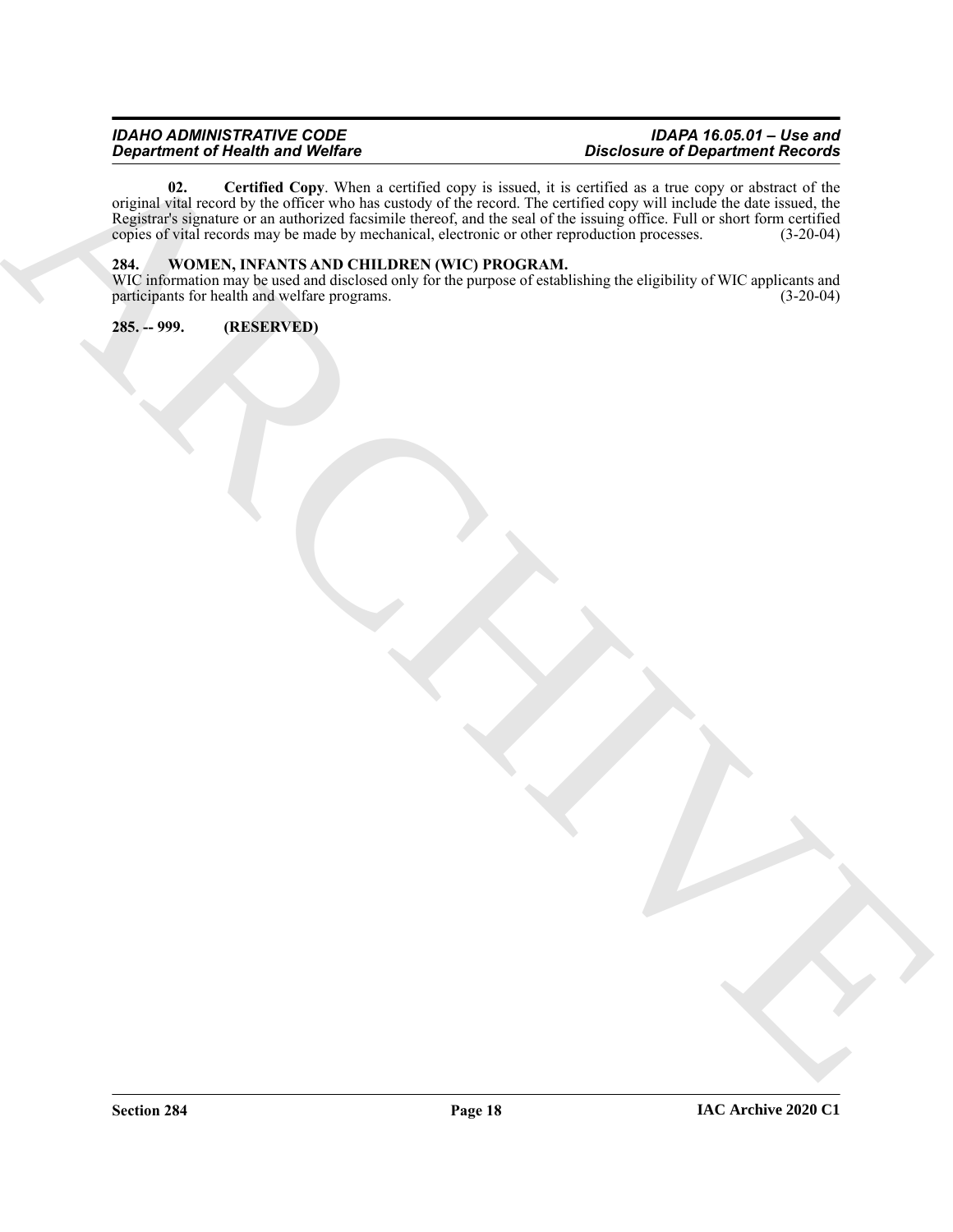# *Subject Index*

#### **A**

[A](#page-14-9)rchives and 1.5 (and a control of the second of the second of the second of the second of the second of the second of the second of the second of the second of the second of the second of the second of the second of the Abortion For Minors 15 Abuse, Neglect Or Domestic Violence 15 Abuse, Neglect, Or Domestic Violence 12 Incapacity of Victim 12 Judgment of Professional Staff 12 Access To An Individual's Own Record 13 Children's Mental Health 13 Clinical Laboratories 13 Confidential Information 13 Legal Action 13 Adoption 15 Amendment Of Record 13 Amendment of Health Information 13 Updating Identifying Information 13 Authorization For The Use & Disclosure Of Health & Other Confidential Information 8 Authorization for the Use & Disclosure of Health Information 8 Content of Authorization 8 Copy of Authorization 9 Defective Authorization 8 Effect on Benefits & Services 8 Psychotherapy Notes 8 Revocation of an Authorization 8

# **C**

Child Protection 15 Child Fatalities 15 Public Disclosure 15 Children's Mental Health 16 Consent To Gather, Use & Disclose Information 8

#### **D**

Data For Research Or Other Purposes 15 Definitions For Vital Statistics 7 Authorized Representative 7 Certificate 7 Individuals With a Direct & Tangible Interest 7 Parent<sup>7</sup> Public Health 7 Putative Father 7 Registrar 8 Research 8 Statistical Purposes 8 Definitions, IDAPA 16.05.01, Use & Disclosure Of Department

Records 6 Authorization 6 Confidential Information 6 Consent 6 Department 6 Guardian Ad Litem 6 Identifying Information 6 Informal Representative 6 Legal Representative 6 Minimally Necessary 6 Need-to-Know 6 Psychotherapy Notes 6 District Court Appeals, Complaints & Requests For Reconsideration 5

#### **E**

Exceptions To Requirement For Authorization 10 Advocates & Guardians 10 Child Protection Agency 11 Collaborative Staffing 11 Department Business, Monitoring & Legal Functions 11 Duty to Warn or Report 11 Elected State Official 11 Emergencies 11 Fugitives & Missing Persons 10 Informal Representatives 11 Law Enforcement 11 Legally Authorized Agency 11 Licensure 10 Multidisciplinary Staffing 11

#### **G**

General Consent & Disclosure Requirements 8

### **H**

Hard To Place Children 16 Health Information 6 Hospital Records 16 Human Resources 16

**I** Infant/Toddler Program 16

# **L**

Legal Authority 5

# **M**

Medical Care 16 Mental Illness 16 Minor' s Consent Regarding Infectious, Contagious Or Communicable Disease 16

#### **R**

Records Of Decedents 14 Coroners & Medical

Examiners 14 Family Members & Others 15 Funeral Directors 14 Law Enforcement 14 Personal Representatives 14 Report Of Disclosures Of Health Information 13 Documentation of Disclosure 14 Documented Disclosures 13 Maintenance of Documentation 14 Pending Investigation 14 Request for Report of Disclosures 14 Reporting Crime In Emergencies 13 Reporting Of Crime On Premises 12

#### **S**

Serious Threat To Health Or Safety 12 Apprehension by Law Enforcement 12 Escape From Law Enforcement 12 Prohibition on Disclosure 12 Specific Consent & Disclosure Requirements 15 Specific Requirements - Protection & Advocacy Agencies 16 Substance Abuse 16 Age Sixteen & Over 17 Drug Abuse 16

# **T**

Termination Of Parental Rights 17 Title & Scope 5

#### **U**

Use & Disclosure Of Confidential Information 9 Alternative Communication 9 Collateral Contact 9 Discovery 10 Identity 9 Order of Court or Hearing Officer 9 Referent 9 Restriction on Disclosure of Health Information 9

# **V**

Venereal Diseases 17 Victim Of Other Crime 12 Best Interest of the Individual 12 Incapacity of Victim or Emergency Circumstance 12 Vital Statistics Disclosure For Research, Public Health Or Statistical

**IAC Archive 2020 C1**